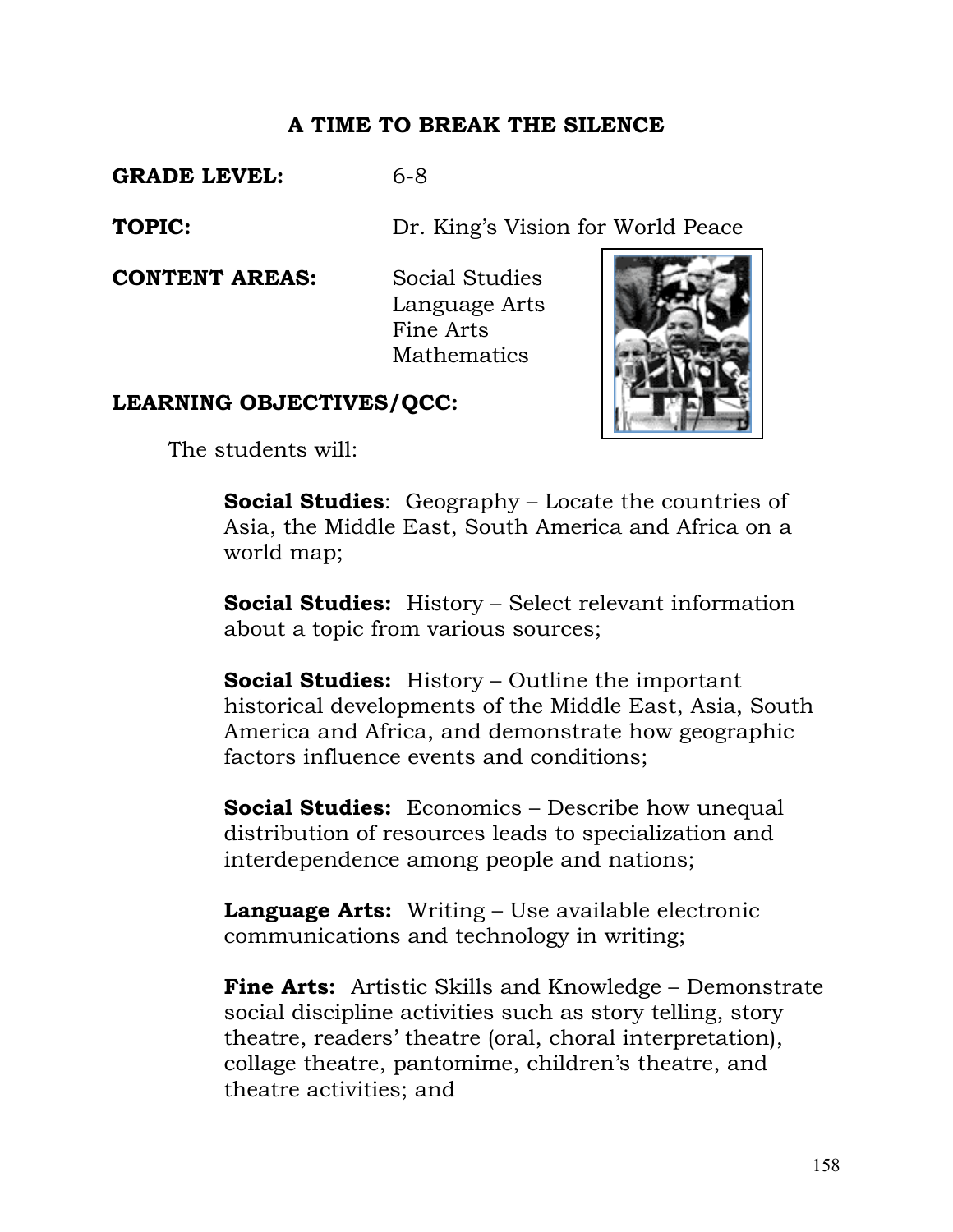**Mathematics:** Charts, Tables, Graphs, Distributions – Collect, organize data, determine appropriate method and scale to display data, and construct frequency distribution, bar graphs, line graphs, circle graphs, tables, and charts.

# **CRITICAL QUESTIONS:**

- 1. What are some risks of "breaking the silence?"
- 2. What are the "costs" of war?
- 3. According to Dr. King, which aspects of American life may need to change to promote peace around the world?
- 4. What can individuals do to foster peace at home and abroad?

## **BACKGROUND:**

In this lesson, students build upon their studies of peace by examining issues raised by Dr. King's "Beyond Vietnam" speech. Dr. King's vision for the civil rights movement is contrasted with his vision for world peace. Critical questions regarding the impact of war on children are examined as students are pushed to develop their own stand on the possibility of peace and the root causes of many contemporary global conflicts.

## **MATERIALS/RESOURCES:**

## **Print:**

Dyson, Michael. (2000). *I May Not Get There With You: The True Martin Luther King, Jr.* New York: Free Press.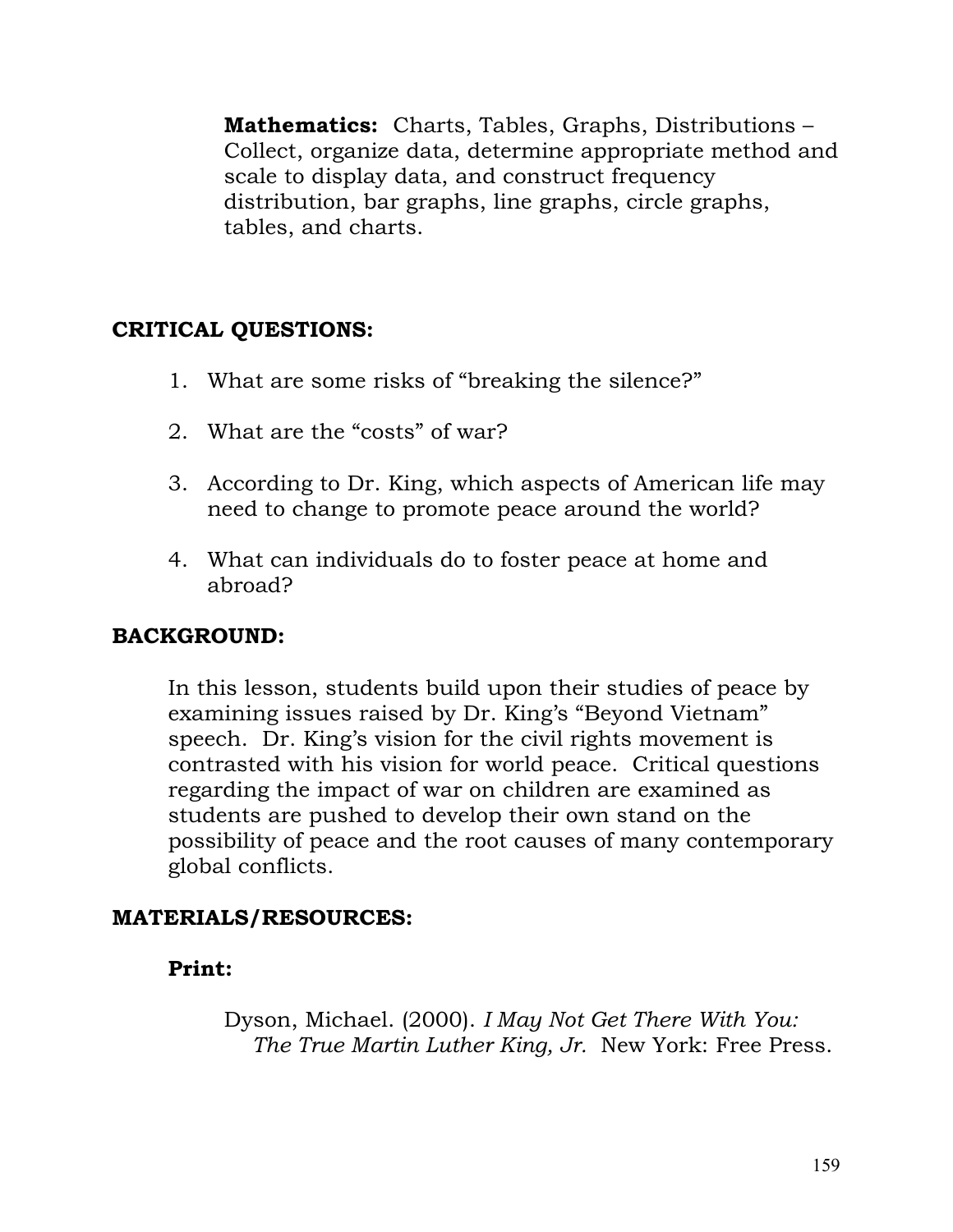- Grossfield, Stan. (1997). *Lost Futures: Our Forgotten Children.* New York: Aperture Foundation.
- Holliday, Laurel. (1999). *Why Do They Hate Me?: Young Lives Caught in War and Conflict.* New York: Pocket Books.
- Pran, Dith. (1997). *Children of Cambodia's Killing Fields: Memoirs by Survivors.* New Haven: Yale University Press.
- Raymond, Alan & Susan. (2000). *Children in War*. New York: TV Books, LLC.

# **Online:**

The Guatemalan Times

[http://www.worldtrek.org/odyssey/latinamerica/011299](http://www.worldtrek.org/odyssey/latinamerica/011299/guidebook.html) [/guidebook.html](http://www.worldtrek.org/odyssey/latinamerica/011299/guidebook.html)

Includes geographical, historical, political and social information about Guatemala and its people. Cambodian Civil War

[http://www.onwar.com/aced/data/charlie/cambodia197](http://www.onwar.com/aced/data/charlie/cambodia1970.html) [0.html](http://www.onwar.com/aced/data/charlie/cambodia1970.html)

Details the American involvement in the Cambodian Civil War.

Road to the Killing Fields

<http://www.tamu.edu/upress/books/1997/deac.html> Book summary about the Cambodian Civil War.

Beyond Vietnam

[http://www.africanamericans.com/MLKjrBeyondVietna](http://www.africanamericans.com/MLKjrBeyondVietnam.html) [m.html](http://www.africanamericans.com/MLKjrBeyondVietnam.html)

Full text of the speech delivered at church on the topic of US participation in Vietnam.

When Shall We Ever Learn? Dr. King's Forgotten Speech <http://www.inmotionmagazine.com/opin/mlk03.html>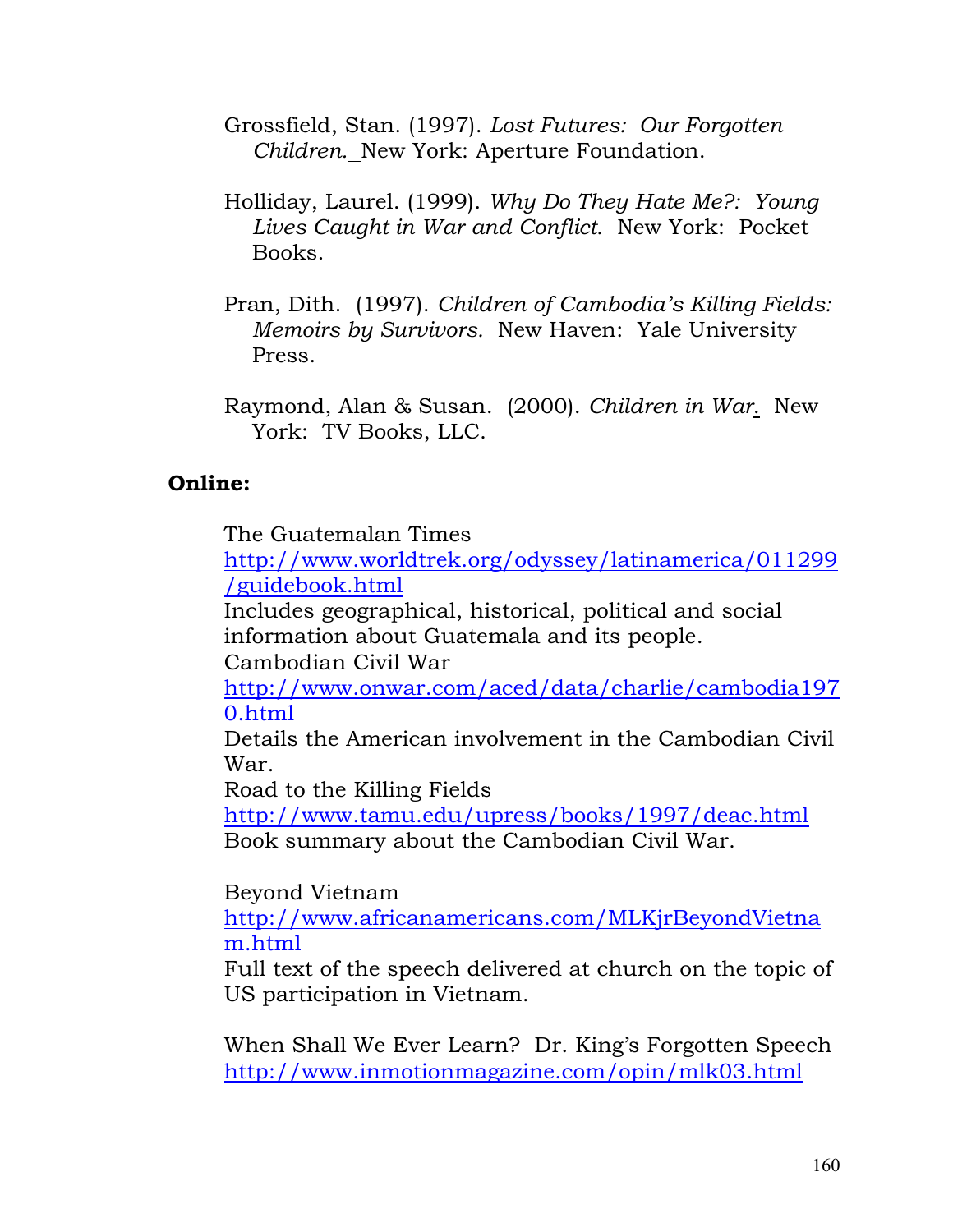During this time of the Iraqi war crisis an eye-witness recalls hearing Dr. King's "Beyond Vietnam" speech and comments on its wisdom for today.

Honoring King While Clouding His Legacy <http://www.fair.org/media-beat/980402.html> Writer questions the media blackout of Dr. King's more "radical" speeches.

The Martin Luther King You Don't See On TV <http://www.fair.org/media-beat/950104.html> Journalists examine the media construction of Dr. King.

## **Attachments/Handouts:**

Attachment 1: Copy of full text of the "Beyond Vietnam" speech.

Attachment 2: Definitions

Attachment 3: King Opposed Vietnam War; We Must Oppose US War in Iraq.

Attachment 4: Are We Ready to Listen to Dr. King?

Handout 1: A Time to Break the Silence – Readers' Theater

## **Equipment:**

Computers with internet access

## **Other:**

Maps, globes, atlases, pictures of children of war **HOOK:** 

Writing Prompt: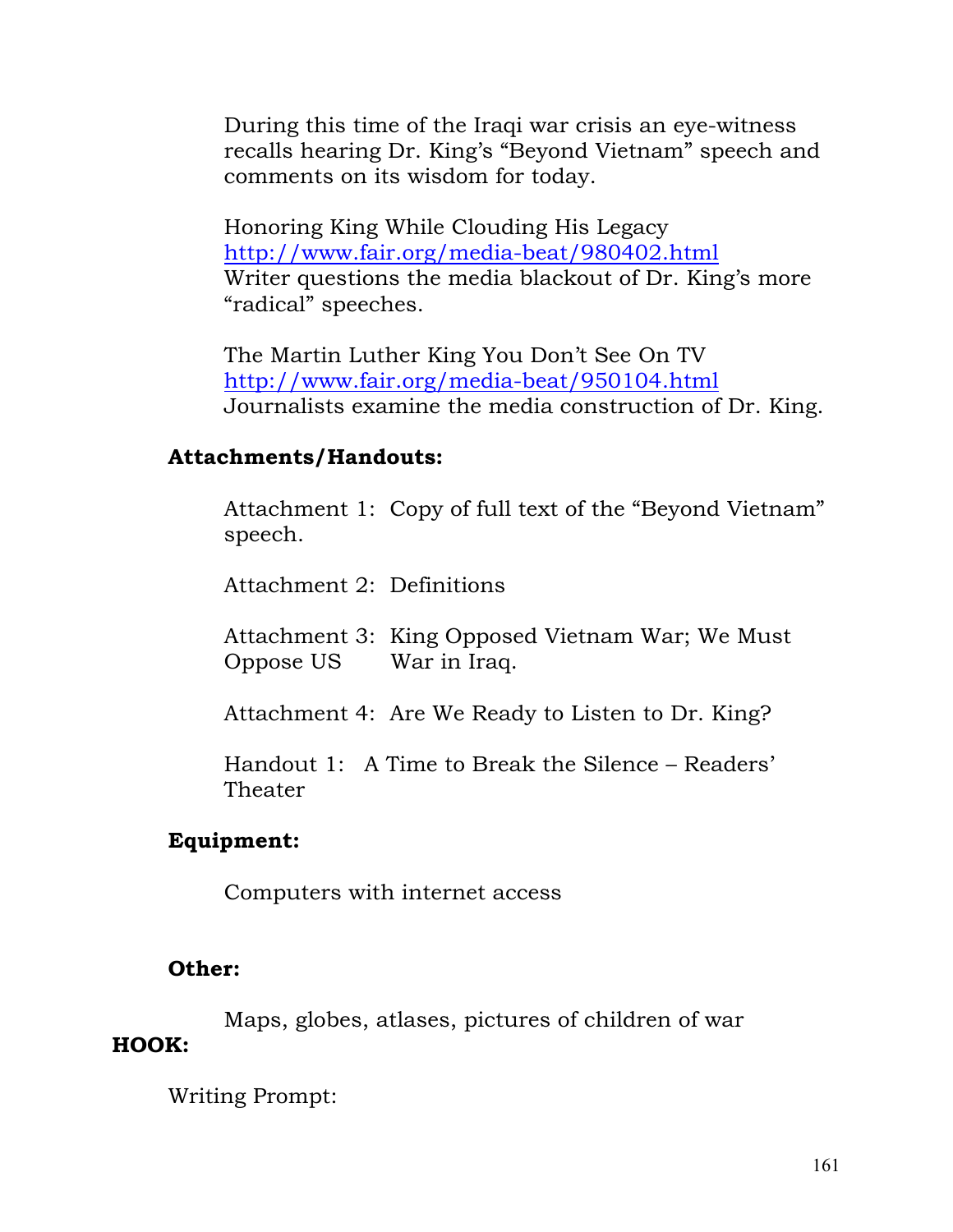Have you ever had to "pay the cost" for doing something that you didn't even know was wrong or that wasn't even your fault? How did paying unjustly make you feel? If you could, what would you say and/or do to the person or people who made you pay? Write them a letter describing your sentiments.

Have you ever gotten credit for something that you really didn't do or for something that had nothing to do with you? How did you feel? If the person due the credit ever showed up, would you readily give the credit to him or her? Write a letter acknowledging the person to whom credit is due. Apologize for your deception.

# **PROCEDURES:**

- 1. Ask students what they know about the "costs" of war. Encourage them to think about "costs" in much broader terms than just monetary. Write their responses down on a chart. In think-pair-share teams, ask students to generate categories to classify the "costs" listed on the chart.
- 2. Show pictures of children from Lost Futures: Our Forgotten Children (You can have them go to the following site if you do not have the book- [http://www.guardian.co.uk/arts/gallery/0.8542.886475.0](http://www.guardian.co.uk/arts/gallery/0.8542.886475.00.html) [0.html](http://www.guardian.co.uk/arts/gallery/0.8542.886475.00.html)). Ask students to reflect upon what the costs of war are for the children in the photographs. Discuss as whole class.
- 3. Have students write about the costs of war from the perspective of a child in one war-torn region of the world.
- 4. Have students discuss what they would do if they had the power to intervene on the behalf of that same child.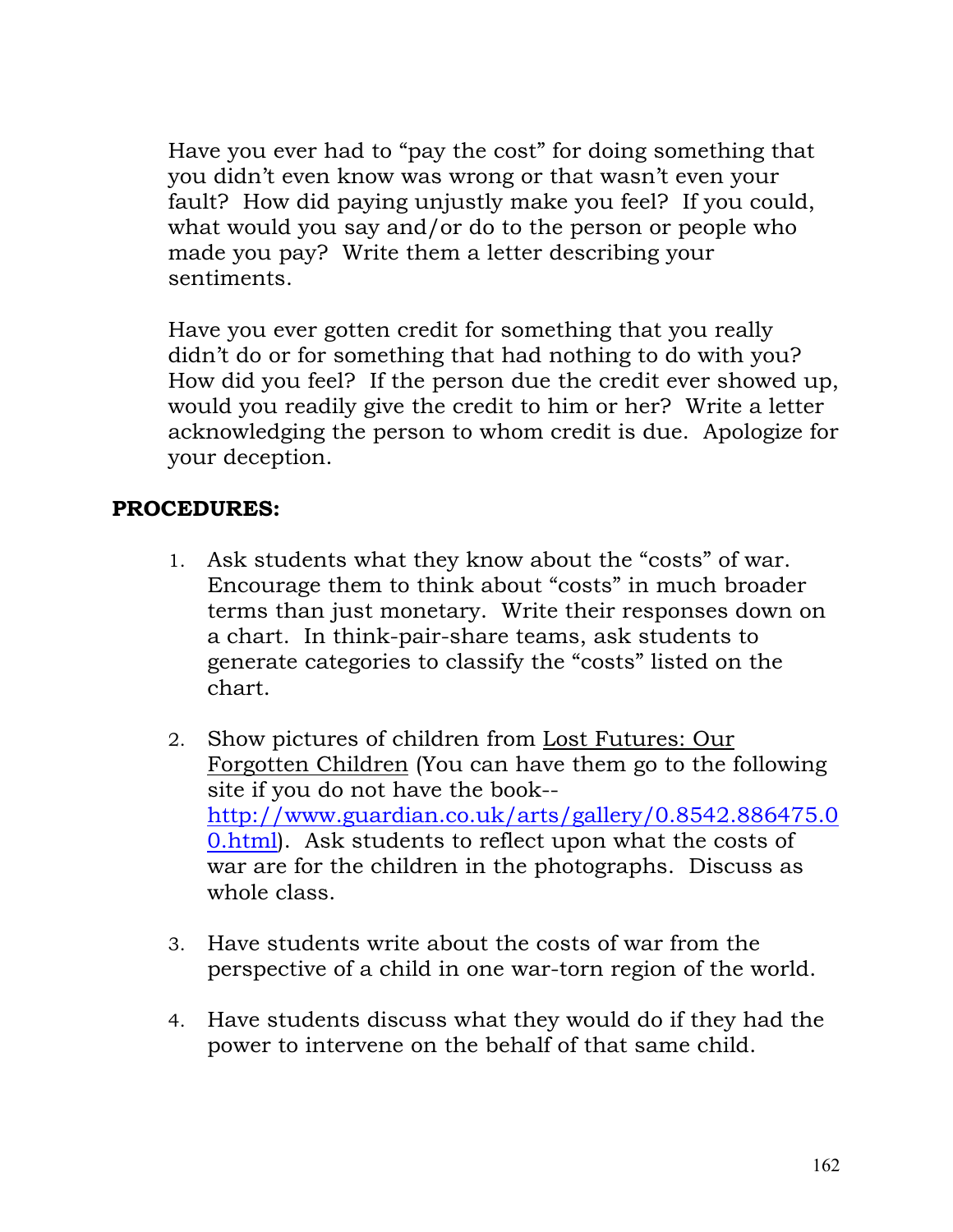- 5. Now ask students to discuss what they would do if intervening meant that their lives would change. Discuss the potential "costs" of promoting peace.
- 6. Distribute copies of the excerpts from Dr. King's "Beyond Vietnam" speech. (Handout 1) Break the students up into small groups. Have to write down 5 key questions, concerns or comments that come to mind while they read.
- 7. Next, have students discuss their questions, concerns and comments in their small groups.
- 8. Finally, student groups create and perform a readers' theater reading of the speech. Emphasize that the reading should highlight and dramatize the issues that they think are important. Each small group performs their readers' theater for the class. (Variation: Students can insert audios of Dr. King's voice delivering the Beyond Vietnam speech that they download from the internet; they can arrange their readers' theater to music; they can read their piece like a spoken word poem, etc.)

## **CENTERS/EXTENSION IDEAS:**

- 1. Have students locate the places mentioned in Dr. King's speech on a world map. Have them also brainstorm some of the "dozen other names" that Dr. King alluded to but did not directly mention. As they name these places they should also mark them on the map.
- 2. Refer to Handout 1. Ask students to identify what Dr. King says are the key causes of global conflict. Write the words *materialism, racism, and militarism* so that the first letters spell out MR. M. Discuss what makes MR. M. such a dangerous "person" both for Dr. King to speak out against and for the people on whose behalf he is speaking out. Discuss the consequences of "breaking the silence."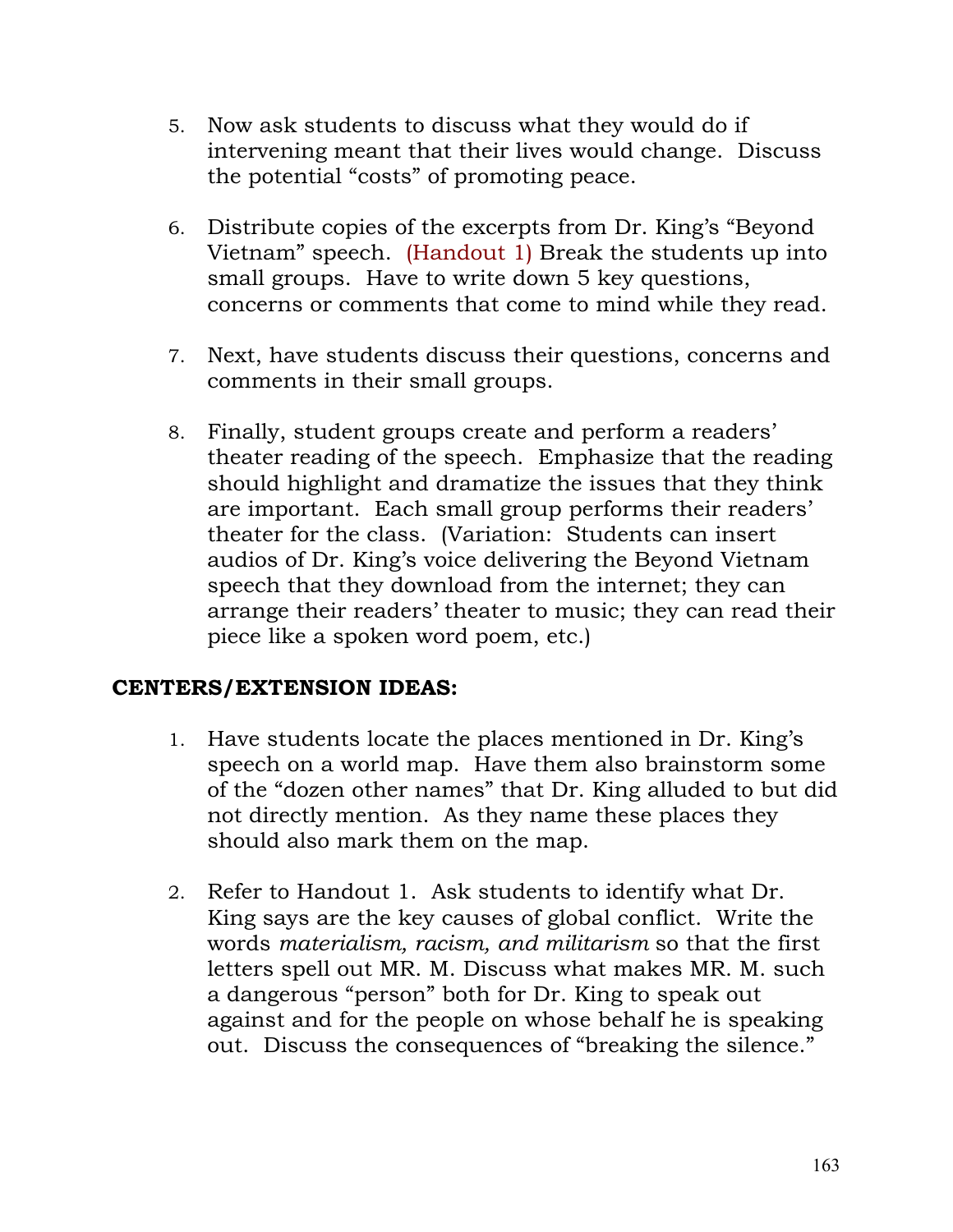- 3. Have students identify times when they either kept or broke the silence and make a poem about it.
- 4. In pairs or small groups, have students create a bar graph reflecting the results of their research on the number of deaths, costs, and years of United States' involvement in various wars. (Each student group selects one of the countries that is already marked on their map to research and gather war-related data about.)
- 5. Have students research the demographics of their selected countries. Students can make charts and bar graphs to show the proportion of resources that are produced within the country to those used by the people of the country. Charts can also be made which show the ratio of people living without basic necessities to those who have basic necessities in their country and in the United States and other developed countries.
- 6. Students can do an inventory of their personal belongings and graph the number of countries represented by their items. They can research the working conditions of the people who produce the products they consume and read articles like

[http://multinationalmonitor.org/mm2001/01/october/oct](http://multinationalmonitor.org/mm2001/01/october/oct01interviewlouie.html) [01interviewlouie.html](http://multinationalmonitor.org/mm2001/01/october/oct01interviewlouie.html) which deal with movements against exploitation of workers in the US who come from many of the very same countries the students have researched.

7. Finally, students can develop a personal action plan to address an issue that particularly concerns them.

# **SYNTHESIS:**

# **BEFORE THE VISIT:**

Have students read and reflect upon the following articles:

When Shall We Ever Learn? Dr. King's Forgotten Speech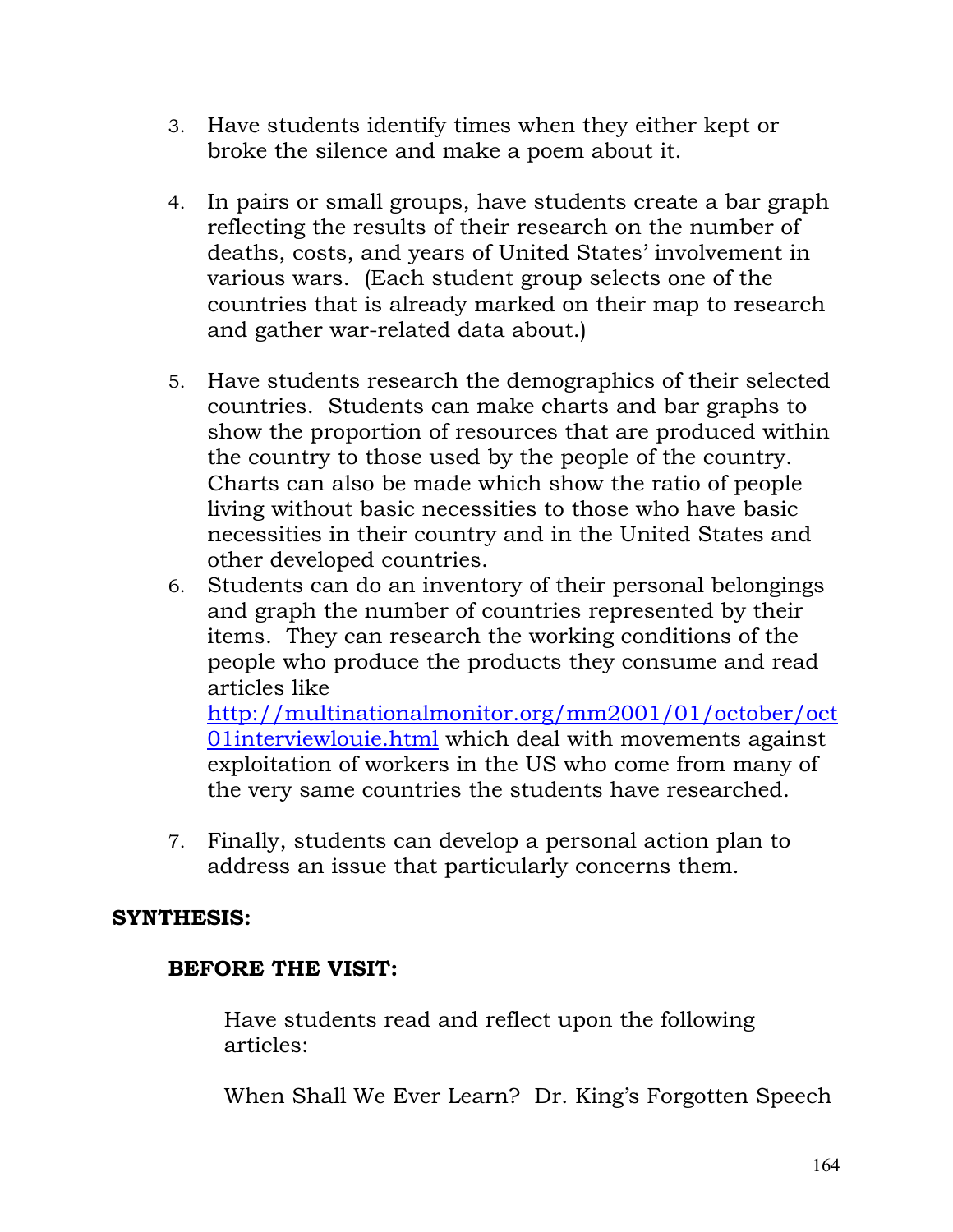<http://www.inmotionmagazine.com/opin/mlk03.html> During this time of the Iraqi war crisis an eyewitness recalls hearing Dr. King's "Beyond Vietnam" speech and comments on its wisdom for today.

Honoring King while Clouding His Legacy <http://www.fair.org/media-beat/980402.html> Writer questions the media blackout of Dr. King's more "radical" speeches.

The Martin Luther King You Don't See On TV <http://www.fair.org/media-beat/950104.html> Journalists examine the media construction of Dr. King.

### **DURING THE VISIT:**

Have students note the post-Civil Rights Act pictures of Dr. King and contrast them with the number and presentation of pre-1965 depictions of Dr. King. Reflect on the similarities and differences.

### **AFTER THE VISIT:**

- 1. Students work together in small groups to identify a pressing social issue that concerns them and identify ways that they can "break the silence."
- 2. Students create a production of Dr. King's post-1965 activities to present to the community.
- 3. Students craft letters to the editor of local newspapers to bring attention to their "discoveries" about Dr. King and challenge the media to present a more complete picture of Dr. King.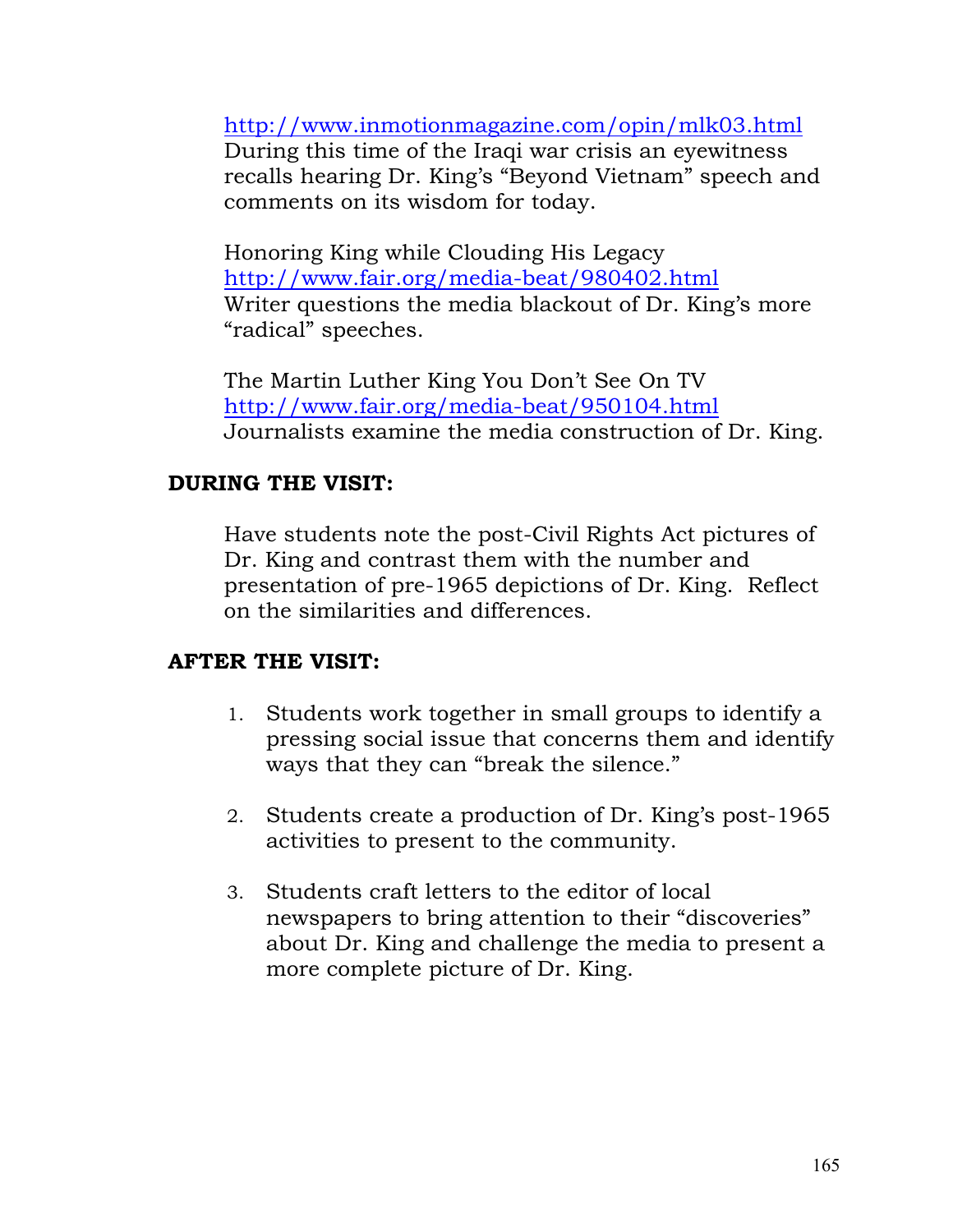#### **ATTACHMENT 1**

# **"Beyond Vietnam," Address Delivered to the Clergy and Laymen Concerned about Vietnam, a[t R](http:///)iverside Church**

### **4 April 1967 New York City**

Mr. Chairman, ladies and gentlemen, I need not pause to say how very delighted am to be here tonight, and how very delighted I am to see you expressing your concern about the issues that will be discussed tonight by turning out in such large numbers. I also want to say that I consider it a great honor to share this program with Dr. Bennett, Dr. Commager, and Rabbi Heschel, some of the distinguished leaders and personalities of our nation. And of course it's always good to come back to Riverside Church. Over the

last eight years, I have had the privilege of preaching here almost every year in that period, and it is always a rich and rewarding experience to come to this grea church and this great pulpit.

I come to this magnificent house of worship tonight because my conscience leave me no other choice. I join you in this meeting because I am in deepest agreemen with the aims and work of the organization which has brought us together, Clerg and Laymen Concerned About Vietnam. The recent statements of your executive committee are the sentiments of my own heart, and I found myself in full accord when I read its opening lines: "A time comes when silence is betrayal." That time has come for us in relation to Vietnam.

The truth of these words is beyond doubt, but the mission to which they call us a most difficult one. Even when pressed by the demands of inner truth, men do not easily assume the task of opposing their government's policy, especially in time of war. Nor does the human spirit move without great difficulty against all the apathy of conformist thought within one's own bosom and in the surroundin world. Moreover, when the issues at hand seem

as perplexing as they often do in the case of this dreadful conflict, we are always on the verge of being mesmerized by uncertainty. But we must move on.

Some of us who have already begun to break the silence of the night have found that the calling to speak is often a vocation of agony, but we must speak. We mu speak with all the humility that is appropriate to our limited vision, but we must speak. And we must rejoice as well, for surely this is the first time in our nation' history that a significant number of its religious leaders have chosen to move beyond the prophesying of smooth patriotism to the high grounds of a firm disse based upon the mandates of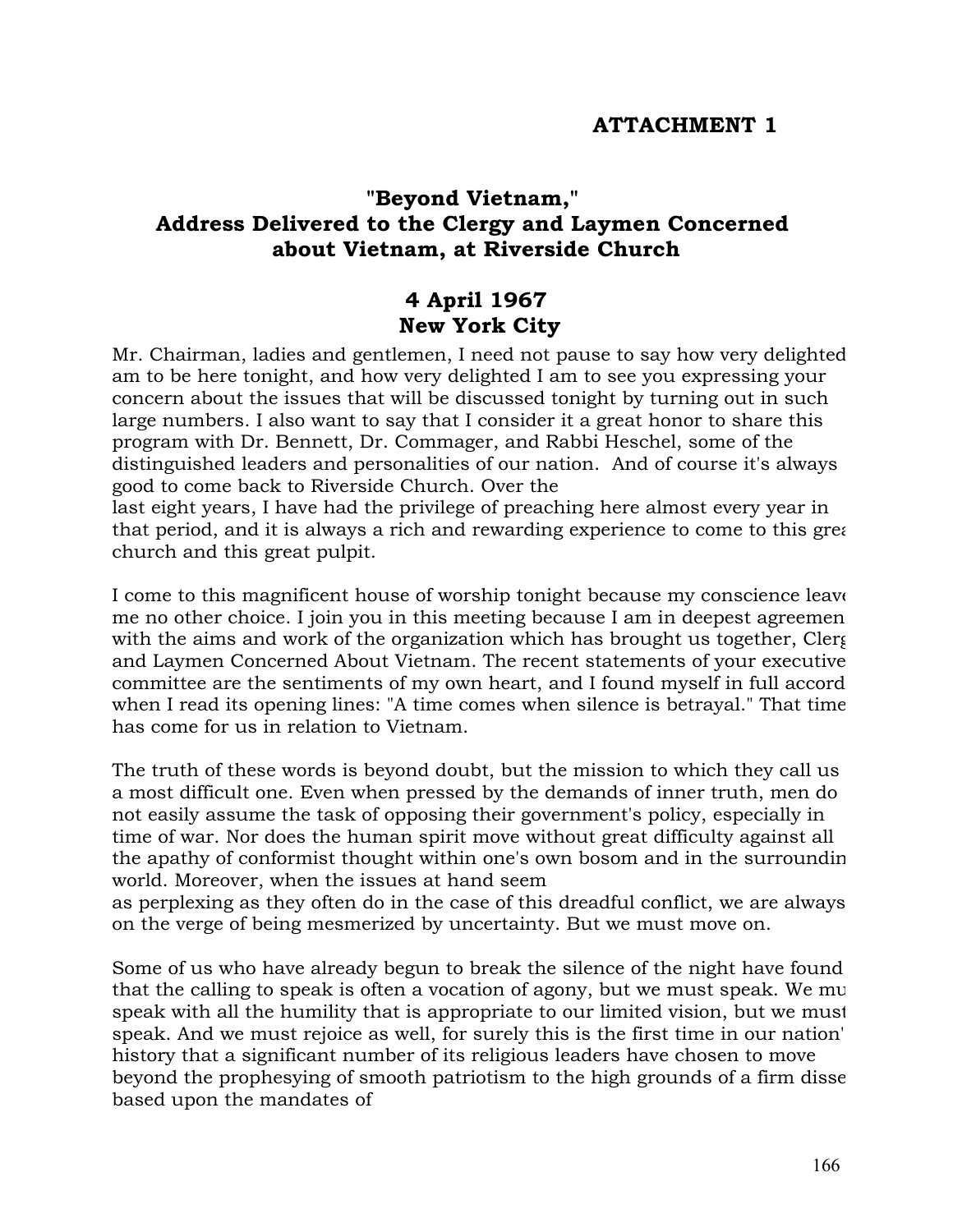conscience and the reading of history. Perhaps a new spirit is rising among us. I it is, let us trace its movement, and pray that our own inner being may be sensitive to its guidance. For we are deeply in need of a new way beyond the darkness that seems so close around us.

Over the past two years, as I have moved to break the betrayal of my own silence and to speak from the burnings of my own heart, as I have called for radical departures from the destruction of Vietnam, many persons have questioned me about the wisdom of my path. At the heart of their concerns, this query has often loomed large and loud: "Why are you speaking about the war, Dr. King? Why are you joining the voices of dissent?" "Peace and civil rights don't mix," they say. "Aren't you hurting the cause of your people?" they ask. And when I hear them, though I often understand the source of their concern, I am nevertheless greatly saddened, for such questions mean that the inquirers have not really known me, my commitment, or my calling. Indeed, the questions suggest that they do not know the world in which they live. In the ligh of such tragic misunderstanding, I deem it of signal importance to try to state clearly, and I trust concisely, why I believe that the path from Dexter Avenue Baptist Church-the church in Montgomery, Alabama, where I began my pastoration leads clearly to this sanctuary tonight.

I come to this platform tonight to make a passionate plea to my beloved nation. This speech is not addressed to Hanoi or to the National Liberation Front. It is n addressed to China or to Russia. Nor is it an attempt to overlook the ambiguity of the total situation and the need for a collective solution to the tragedy of Vietnam Neither is it an attempt to make North Vietnam or the National Liberation Front paragons of virtue, nor to overlook

the role they must play in the successful resolution of the problem. While they both may have justifiable reasons to be suspicious of the good faith of the United States, life and history give eloquent testimony to the fact that conflicts are neve resolved without trustful give and take on both sides.

Tonight, however, I wish not to speak with Hanoi and the National Liberation Front, but rather to my fellow Americans. Since I am a preacher by calling, I suppose it is not surprising that I have seven major reasons for bringing Vietnam into the field of my moral vision. There is at the outset a very obvious and almos facile connection between the war in Vietnam and the struggle I and others have been waging in America. A few years ago there was a shining moment in that struggle. It seemed as if there was a real promise of hope for the poor, both black and white, through the poverty program. There were experiments, hopes, new beginnings. Then came the buildup in Vietnam, and I watched this program broken and eviscerated as if it were some idle political plaything of a society gone mad on war. And I knew that America would never invest the necessary funds or energies in rehabilitation of its poor so long as adventures like Vietnam continue to draw men and skills and money like some demonic, destructive suction tube. So I was increasingly compelled to see the war as an enemy of the poor and to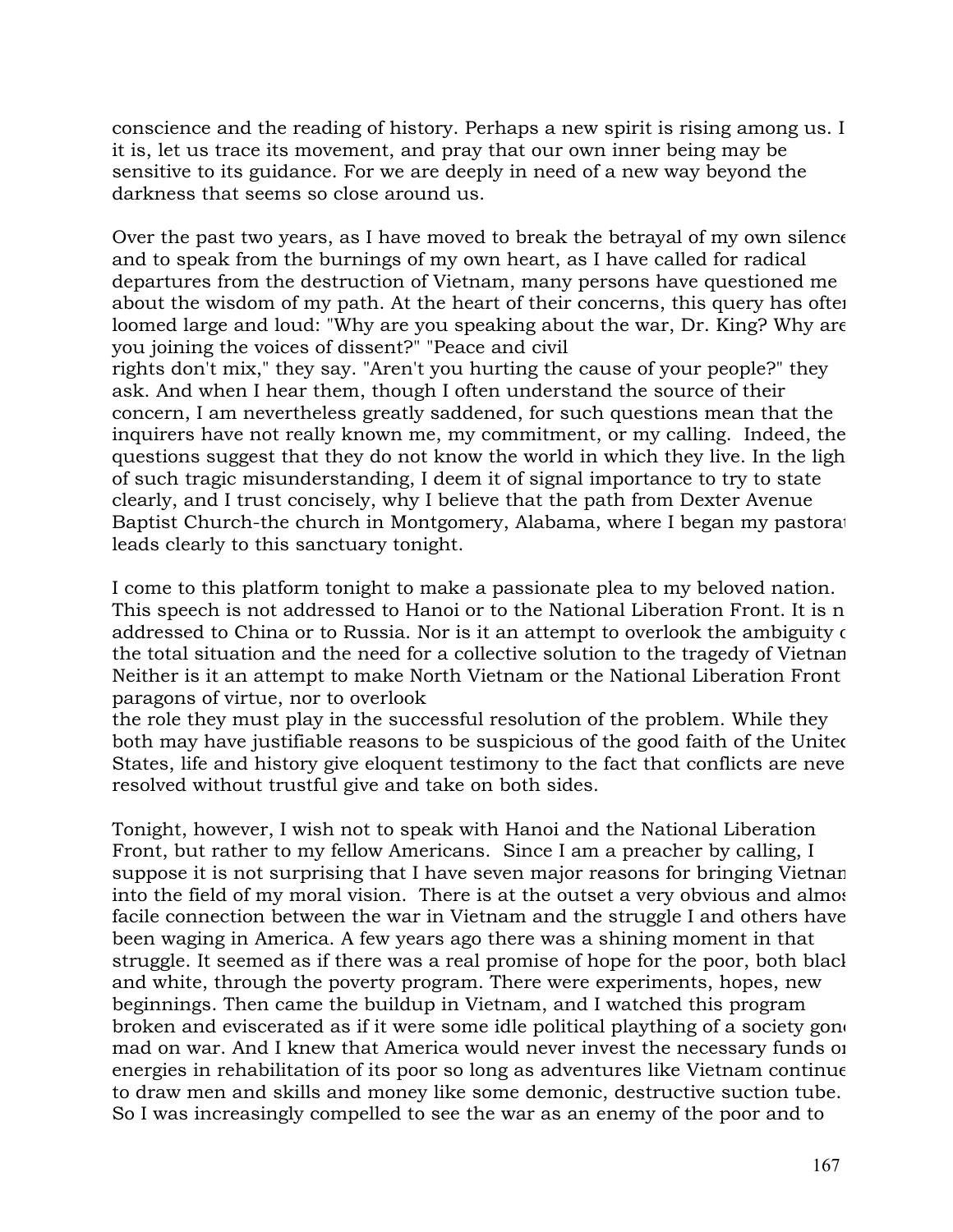attack it as such.

Perhaps a more tragic recognition of reality took place when it became clear to m that the war was doing far more than devastating the hopes of the poor at home. was sending their sons and their brothers and their husbands to fight and to die in extraordinarily high proportions relative to the rest of the population. We were taking the black young men who had been crippled by our society and sending them eight thousand miles away to guarantee liberties in Southeast Asia which they had not found in southwest Georgia and East Harlem. So we have been repeatedly faced with the cruel irony of watching Negro and white boys on TV screens as they kill and die together for a nation that has been unable to seat them together in the same schools. So we watch them in brutal solidarity burning the huts of a poor village,

but we realize that they would hardly live on the same block in Chicago. I could not be silent in the face of such cruel manipulation of the poor.

My third reason moves to an even deeper level of awareness, for it grows out of m experience in the ghettos of the North over the last three years, especially the las three summers. As I have walked among the desperate, rejected, and angry youn men, I have told them that Molotov cocktails and rifles would not solve their problems. I have tried to offer them my deepest compassion while maintaining m conviction that social change comes most meaningfully through nonviolent actio But they asked, and rightly so, "What about Vietnam?" They asked if our own nation wasn't using massive doses of violence to solve its problems, to bring abo the changes it wanted. Their questions hit home, and I knew that I could never again raise my voice against the violence of the oppressed in the ghettos without having first spoken clearly to the greatest purveyor of violence in the world today my own government. For the sake of those boys, for the sake of this government, for the sake of the hundreds of thousands trembling under our violence, I cannot be silent.

For those who ask the question, "Aren't you a civil rights leader?" and thereby mean to exclude me from the movement for peace, I have this further answer. In 1957, when a group of us formed the Southern Christian Leadership Conference we chose as our motto: "To save the soul of America." We were convinced that we could not limit our vision to certain rights for black people, but instead affirmed the conviction that America would never be free or saved from itself until the descendants of its slaves were loosed completely from the shackles they still wea In a way we were agreeing with Langston Hughes, that black bard of Harlem, wh had written earlier:

**O, yes, I say it plain, America never was America to me, And yet I swear this oath-America will be!**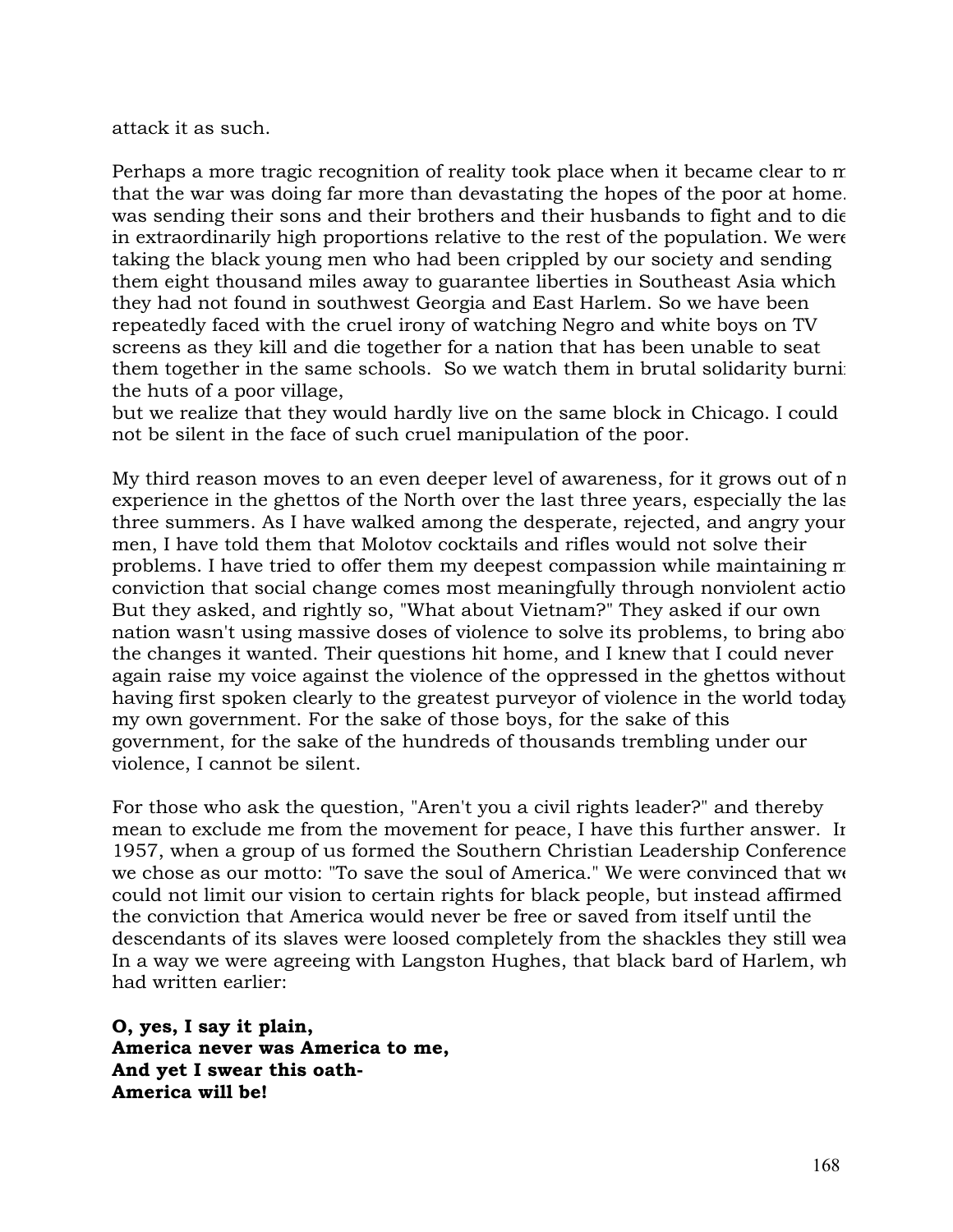Now it should be incandescently clear that no one who has any concern for the integrity and life of America today can ignore the present war. If America's soul becomes totally poisoned, part of the autopsy must read "Vietnam." It can never be saved so long as it destroys the deepest hopes of men the world over. So it is that those of us who are yet determined that "America will be" are led down the path of protest and dissent, working for the health of our land.

As if the weight of such a commitment to the life and health of America were not enough, another burden of responsibility was placed upon me in 1954.\* And I cannot forget that the Nobel Peace Prize was also a commission, a commission to work harder than I had ever worked before for the brotherhood of man. This is a calling that takes me beyond national allegiances.

But even if it were not present, I would yet have to live with the meaning of my commitment to the ministry of Jesus Christ. To me, the relationship of this ministry to the making of peace is so obvious that I sometimes marvel at those who ask me why I am speaking against the war. Could it be that they do not know that the Good News was meant for all men-for communist and capitalist, for the children and ours, for black and for white, for

revolutionary and conservative? Have they forgotten that my ministry is in obedience to the one who loved his enemies so fully that he died for them? What then can I say to the Vietcong or to Castro or to Mao as a faithful minister of this one? Can I threaten them with death or must I not share with them my life?

Finally, as I try to explain for you and for myself the road that leads from Montgomery to this place, I would have offered all that was most valid if I simply said that I must be true to my conviction that I share with all men the calling to be a son of the living God. Beyond the calling of race or nation or creed is this vocation of sonship and brotherhood. Because I believe that the Father is deeply concerned, especially for His suffering and helpless and outcast children, I come tonight to speak for them. This I believe to be the privilege and the burden of all us who deem ourselves

bound by allegiances and loyalties which are broader and deeper than nationalis and which go beyond our nation's self-defined goals and positions. We are called to speak for the weak, for the voiceless, for the victims of our nation, for those it calls "enemy," for no document from human hands can make these humans any less our brothers.

And as I ponder the madness of Vietnam and search within myself for ways to understand and respond in compassion, my mind goes constantly to the people that peninsula. I speak now not of the soldiers of each side, not of the ideologies the Liberation Front, not of the junta in Saigon, but simply of the people who ha been living under the curse of war for almost three continuous decades now. I think of them, too, because it is clear to me that there will be no meaningful solution there until some attempt is made to know them and hear their broken cries.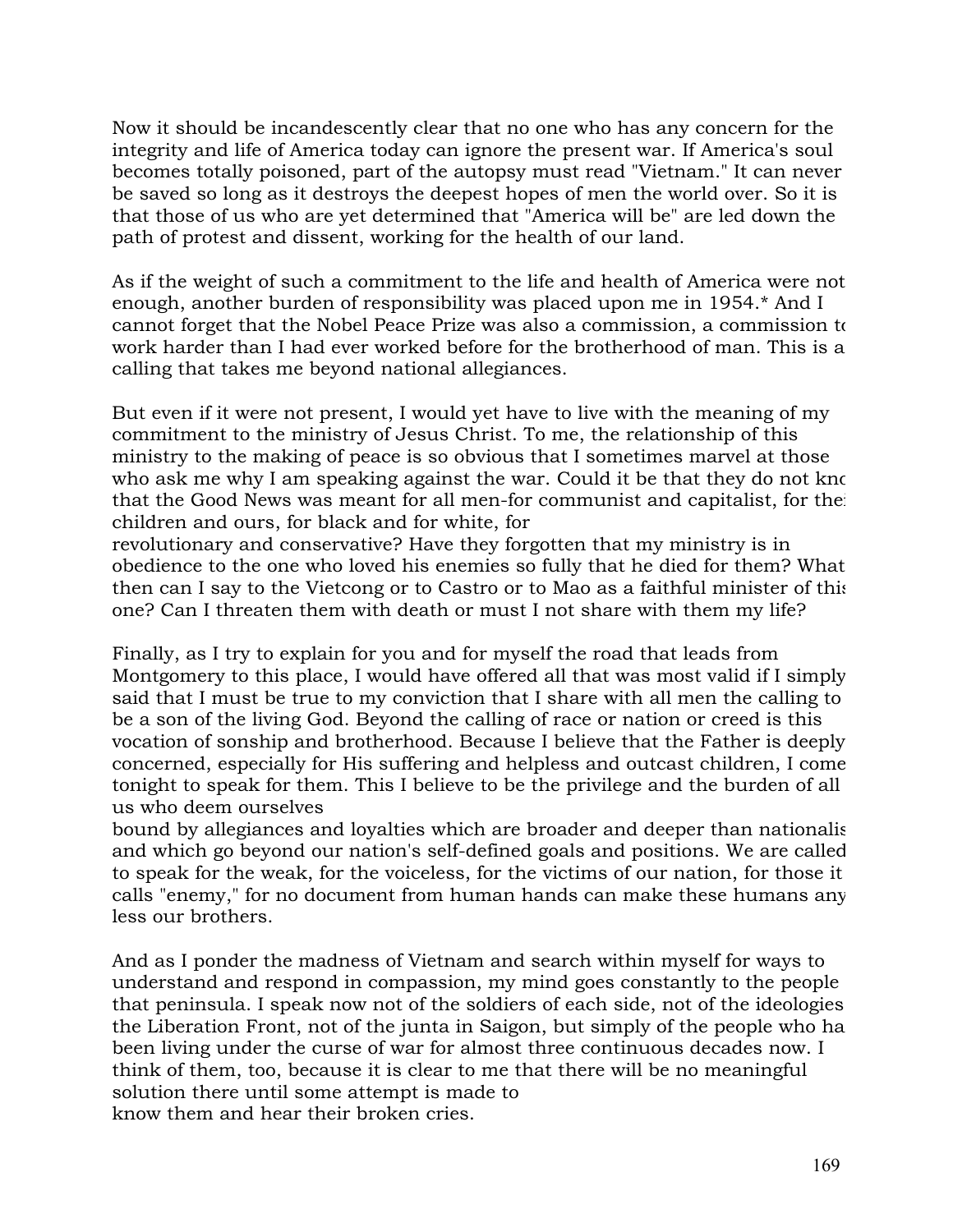They must see Americans as strange liberators. The Vietnamese people proclaim their own independence in 1954-in 1945 rather-after a combined French and Japanese occupation and before the communist revolution in China. They were led by Ho Chi Minh. Even though they quoted the American Declaration of Independence in their own document of freedom, we refused to recognize them. Instead, we decided to support France in its reconquest of her former colony. Our government felt then that the Vietnamese people were not ready for independence, and we again fell victim to the deadly Western arrogance that has poisoned the international atmosphere for so long. With that tragic decision we rejected a revolutionary government seeking self-determination and government that had been established not by China-for whom the Vietnamese have no great love-but by clearly indigenous

forces that included some communists. For the peasants this new government meant real land reform, one of the most important needs in their lives.

For nine years following 1945 we denied the people of Vietnam the right of independence. For nine years we vigorously supported the French in their aborti effort to recolonize Vietnam. Before the end of the war we were meeting eighty percent of the French war costs. Even before the French were defeated at Dien Bien Phu, they began to despair of their reckless action, but we did not. We encouraged them with our huge financial and military supplies to continue the war even after they had lost the will. Soon we would be paying almost the full costs of this tragic attempt at recolonization.

After the French were defeated, it looked as if independence and land reform would come again through the Geneva Agreement. But instead there came the United States, determined that Ho should not unify the temporarily divided nation, and the peasants watched again as we supported one of the most vicious modern dictators, our chosen man, Premier Diem. The peasants watched and cringed as Diem ruthlessly rooted out all opposition, supported their extortionist landlords, and refused even to discuss reunification with the North. The peasants watched as all of this was presided over by United States influence and then by increasing numbers of United States troops who came to help quell the insurgency that Diem's methods had aroused. When Diem was overthrown they may have been happy, but the long line of military dictators seemed to offer no real change, especially in terms of their need for land and peace.

The only change came from America as we increased our troop commitments in support of governments which were singularly corrupt, inept, and without popul support. All the while the people read our leaflets and received the regular promises of peace and democracy and land reform. Now they languish under our bombs and consider us, not their fellow Vietnamese, the real enemy. They move sadly and apathetically as we herd them off the land of their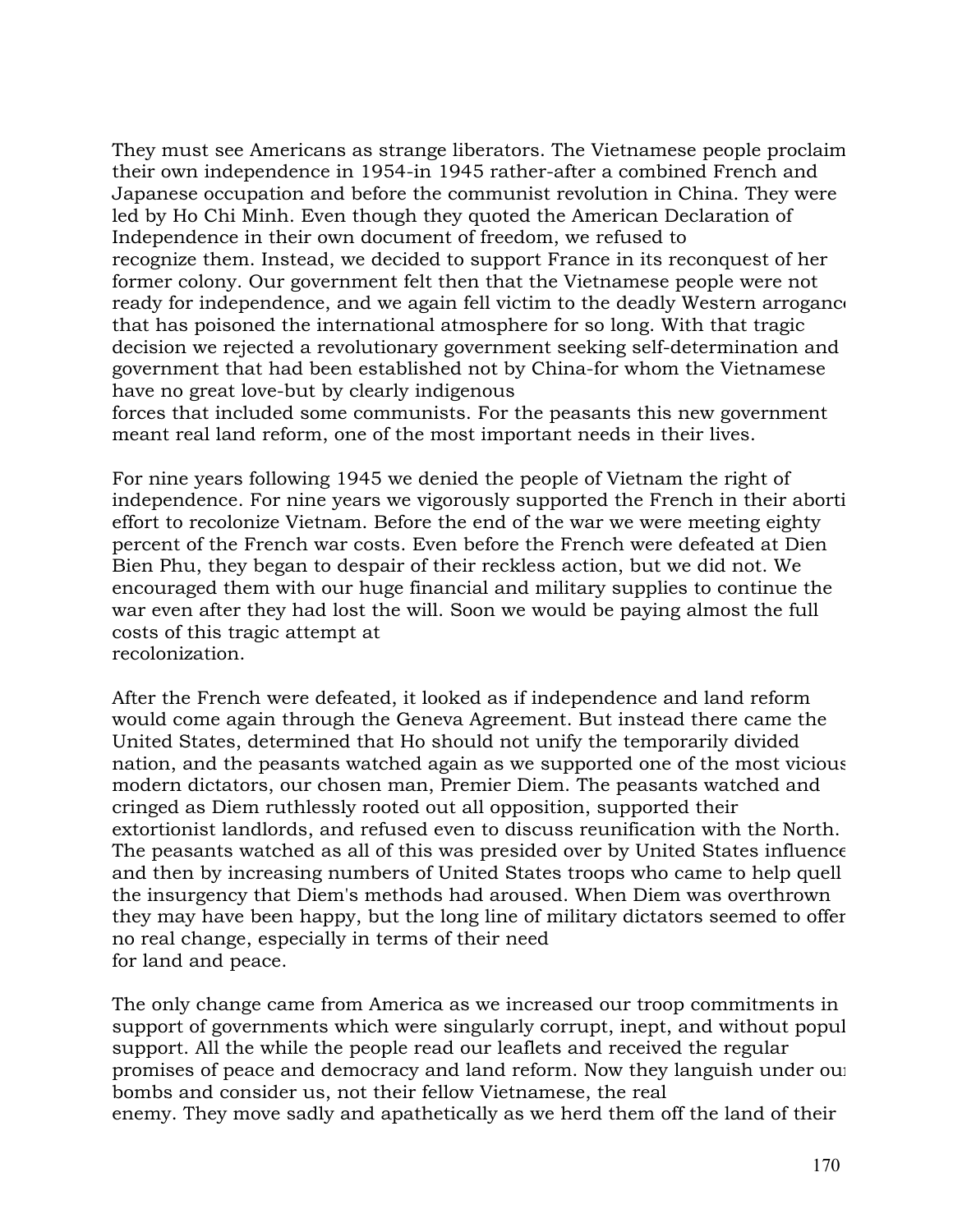fathers into concentration camps where minimal social needs are rarely met. The know they must move on or be destroyed by our bombs.

So they go, primarily women and children and the aged. They watch as we poiso their water, as we kill a million acres of their crops. They must weep as the bulldozers roar through their areas preparing to destroy the precious trees. They wander into the hospitals with at least twenty casualties from American firepowe for one Vietcong-inflicted injury. So far we may have killed a million of them, mostly children. They wander into the towns and see thousands of the children, homeless, without clothes, running

in packs on the streets like animals. They see the children degraded by our soldiers as they beg for food. They see the children selling their sisters to our soldiers, soliciting for their mothers.

What do the peasants think as we ally ourselves with the landlords and as we refuse to put any action into our many words concerning land reform? What do they think as we test out our latest weapons on them, just as the Germans teste out new medicine and new tortures in the concentration camps of Europe? Wher are the roots of the independent Vietnam we claim to be building? Is it among these voiceless ones?

We have destroyed their two most cherished institutions: the family and the village. We have destroyed their land and their crops. We have cooperated in the crushing of the nation's only noncommunist revolutionary political force, the unified Buddhist Church. We have supported the enemies of the peasants of Saigon. We have corrupted their women and children and killed their men.

Now there is little left to build on, save bitterness. Soon the only solid physical foundations remaining will be found at our military bases and in the concrete of the concentration camps we call "fortified hamlets." The peasants may well wond if we plan to build our new Vietnam on such grounds as these. Could we blame them for such thoughts? We must speak for them and raise the questions they cannot raise. These, too, are our brothers.

Perhaps a more difficult but no less necessary task is to speak for those who hav been designated as our enemies. What of the National Liberation Front, that strangely anonymous group we call "VC" or "communists"? What must they thin of the United States of America when they realize that we permitted the repressio and cruelty of Diem, which helped to bring them into being as a resistance group in the South? What do they think of our condoning the violence which led to the own taking up of arms? How can they believe in our integrity when now we spea of "aggression from the North" as if there were nothing more essential to the war How can they trust us when now we charge them with violence after the murderous reign of Diem and charge them with violence while we pour every new weapon of death into their land? Surely we must understand their feelings, even we do not condone their actions. Surely we must see that the men we supported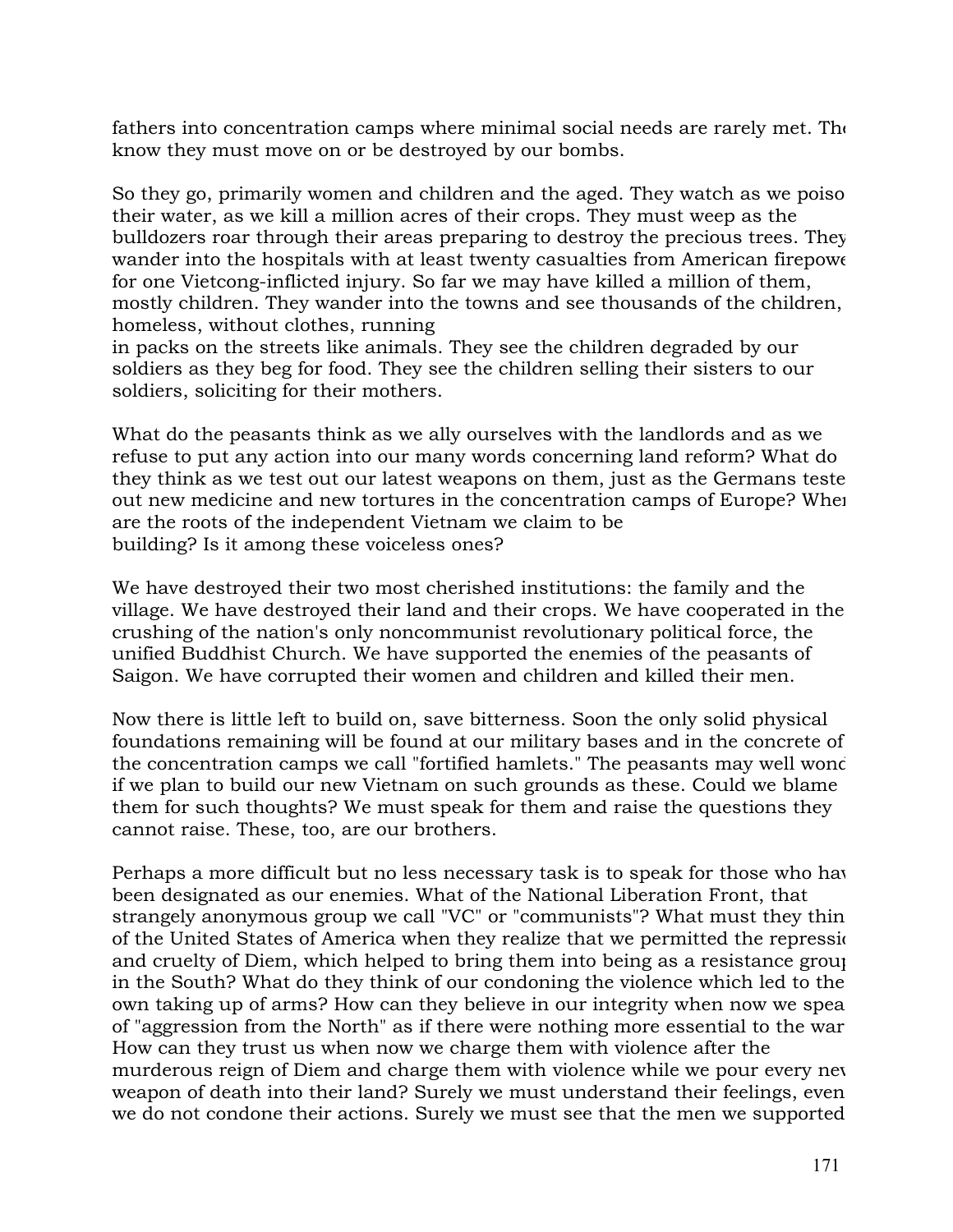pressed them to their violence. Surely we must see that our own computerized plans of destruction simply dwarf their greatest acts.

How do they judge us when our officials know that their membership is less than twenty-five percent communist, and yet insist on giving them the blanket name? What must they be thinking when they know that we are aware of their control of major sections of Vietnam, and yet we appear ready to allow national elections in which this highly organized political parallel government will not have a part? They ask how we can speak of free elections when the Saigon press is censored and controlled by the military junta. And they are surely right to wonder what kind of new government we plan to help form without them, the only party in real touch with the peasants. They question our political goals and they deny the reality of a peace settlement from which they wi be excluded. Their questions are frighteningly relevant. Is our nation planning to build on political myth again, and then shore it up upon the power of a new violence?

Here is the true meaning and value of compassion and nonviolence, when it help us to see the enemy's point of view, to hear his questions, to know his assessment of ourselves. For from his view we may indeed see the basic weaknesses of our own condition, and if we are mature, we may learn and grow and profit from the wisdom of the brothers who are called the opposition.

So, too, with Hanoi. In the North, where our bombs now pummel the land, and our mines endanger the waterways, we are met by a deep but understandable mistrust. To speak for them is to explain this lack of confidence in Western word and especially their distrust of American intentions now. In Hanoi are the men who led the nation to independence against the Japanese and the French, the men who sought membership in the French Commonwealth and were betrayed l the weakness of Paris and the willfulness of the colonial armies. It was they who led a second struggle against French domination at tremendous costs, and then were persuaded to give up the land they controlled between the thirteenth and seventeenth parallel as a temporary measure at Geneva. After 1954 they watched us conspire with Diem to prevent elections which could have surely brought Ho Chi Minh to power over a united

Vietnam, and they realized they had been betrayed again. When we ask why the do not leap to negotiate, these things must be remembered.

Also, it must be clear that the leaders of Hanoi considered the presence of American troops in support of the Diem regime to have been the initial military breach of the Geneva Agreement concerning foreign troops. They remind us that they did not begin to send troops in large numbers and even supplies into the South until American forces had moved into the tens of thousands.

Hanoi remembers how our leaders refused to tell us the truth about the earlier North Vietnamese overtures for peace, how the president claimed that none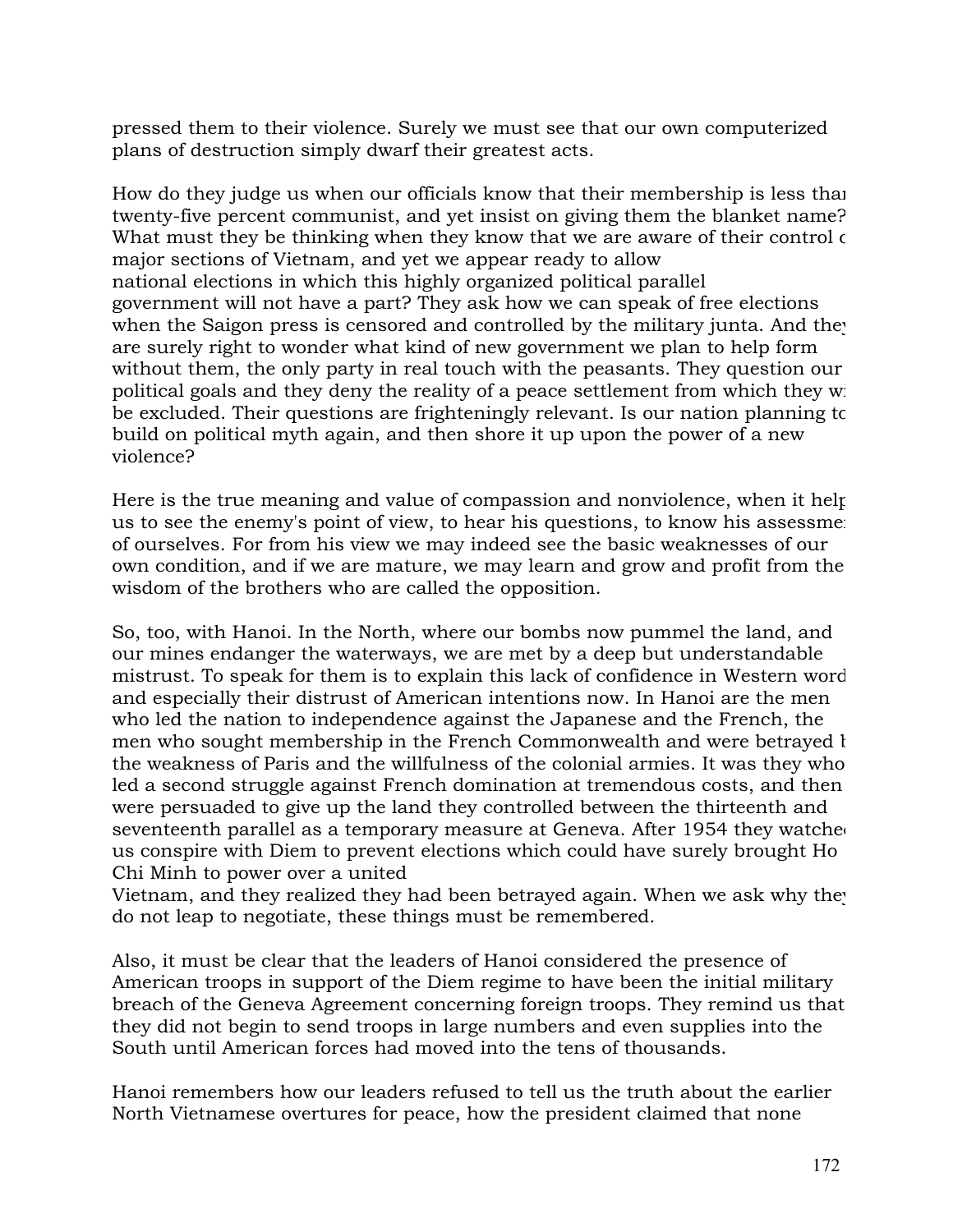existed when they had clearly been made. Ho Chi Minh has watched as America has spoken of peace and built up its forces, and now he has surely heard the increasing international rumors of American plans for an invasion of the North. knows the bombing and shelling and mining we are doing are part of traditional pre-invasion strategy. Perhaps only his sense of humor and of irony can save him when he hears the most powerful nation of the world speaking of aggression as i drops thousands of bombs on a poor, weak nation more than eight hundred, or rather, eight thousand miles away from its shores.

At this point I should make it clear that while I have tried in these last few minutes to give a voice to the voiceless in Vietnam and to understand the arguments of those who are called "enemy," I am as deeply concerned about our own troops there as anything else. For it occurs to me that what we are submitting them to in Vietnam is not simply the brutalizing process that goes on in any war where armies face each other and seek to destroy. We are adding cynicism to the process of death, for they must know after a short period there that none of the things we claim to be fighting for are really involved. Before long they must know that their government has sent them into a struggle among Vietnamese, and the more sophisticated surely realize that we ar on the side of the wealthy, and the secure, while we create a hell for the poor.

Somehow this madness must cease. We must stop now. I speak as a child of God and brother to the suffering poor of Vietnam. I speak for those whose land is being laid waste, whose homes are being destroyed, whose culture is being subverted. speak for the poor of America who are paying the double price of smashed hopes at home, and dealt death and corruption in Vietnam. I speak as a citizen of the world, for the world as it stands aghast at the path we have taken. I speak as on who loves America, to the leaders of our own nation: The great initiative in this war is ours; the initiative to stop it must be ours.

This is the message of the great Buddhist leaders of Vietnam. Recently one of them wrote these words, and I quote:

*Each day the war goes on the hatred increases in the hearts of the Vietnamese and in the hearts of those of humanitarian instinct. The Americans are forcing even their friends into becoming their enemies. It is curious that the Americans, who calculate so carefully on the possibilities of military victory, do no realize that in the process they are incurring deep psychological and political defea The image of America will never again be the image of revolution, freedom, and democracy, but the image of violence and militarism.* 

#### **Unquote.**

If we continue, there will be no doubt in my mind and in the mind of the world that we have no honorable intentions in Vietnam. If we do not stop our war against the people of Vietnam immediately, the world will be left with no other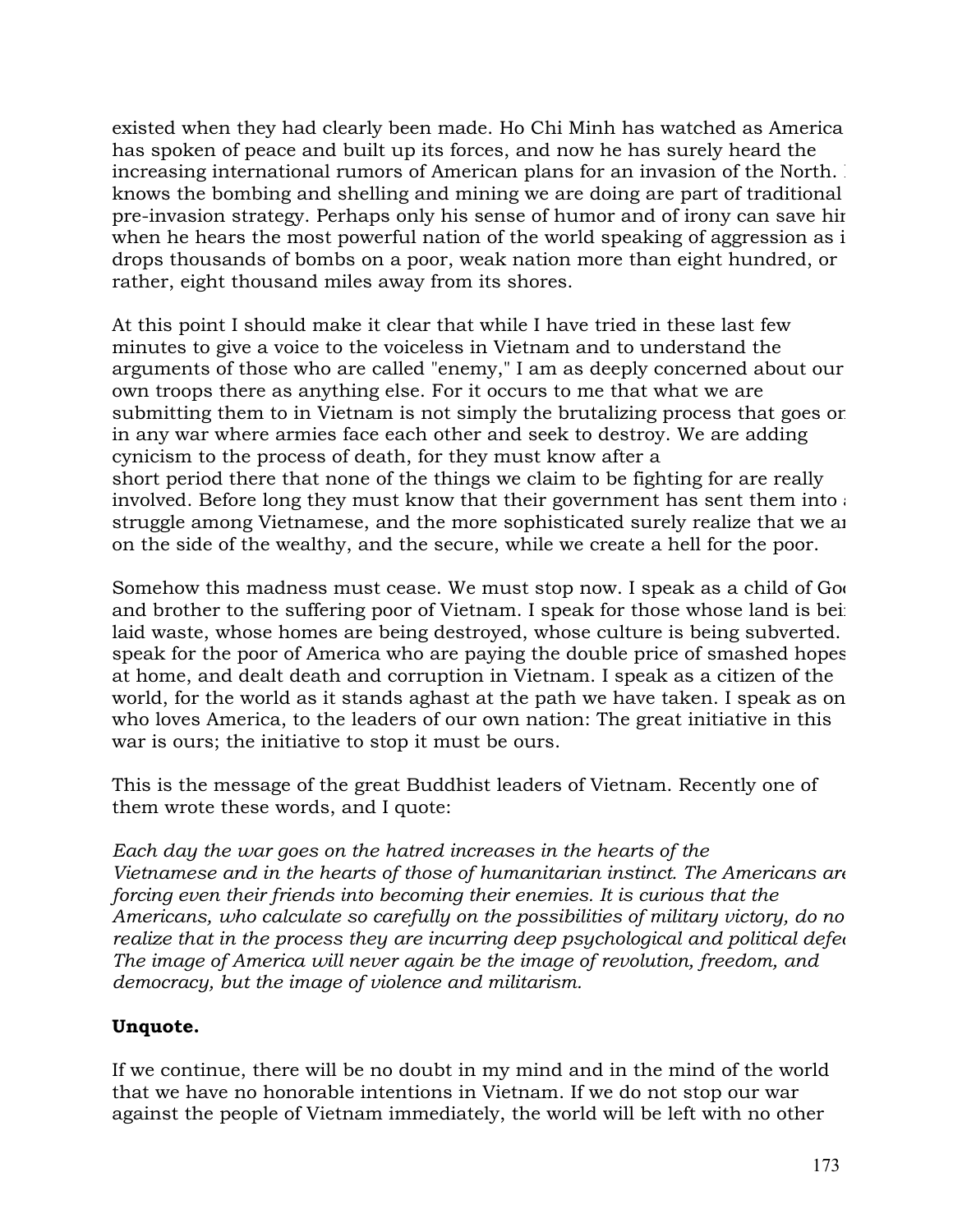alternative than to see this as some horrible, clumsy, and deadly game we have decided to play. The world now demands a maturity of America that we may not be able to achieve. It demands that we admit that we have been wrong from the beginning of our adventure in Vietnam, that we have been

detrimental to the life of the Vietnamese people. The situation is one in which we must be ready to turn sharply from our present ways. In order to atone for our sins and errors in Vietnam, we should take the initiative in bringing a halt to thi tragic war.

**I would like to suggest five concrete things that our government should do immediately** to begin the long and difficult process of extricating ourselves from this nightmarish conflict:

**Number one**: End all bombing in North and South Vietnam.

**Number two**: Declare a unilateral cease-fire in the hope that such action will create the atmosphere for negotiation.

**Three**: Take immediate steps to prevent other battlegrounds in Southeast Asia b curtailing our military buildup in Thailand and our interference in Laos.

**Four**: Realistically accept the fact that the National Liberation Front has substantial support in South Vietnam and must thereby play a role in any meaningful negotiations and any future Vietnam government.

**Five**: Set a date that we will remove all foreign troops from Vietnam in accordance with the 1954 Geneva Agreement. [sustained applause]

Part of our ongoing [applause continues], part of our ongoing commitment might well express itself in an offer to grant asylum to any Vietnamese who fears for hi life under a new regime which included the Liberation Front. Then we must mak what reparations we can for the damage we have done. We must provide the medical aid that is badly needed, making it available in this country if necessary Meanwhile [applause], meanwhile, we in the

churches and synagogues have a continuing task while we urge our government disengage itself from a disgraceful commitment. We must continue to raise our voices and our lives if our nation persists in its perverse ways in Vietnam. We must be prepared to match actions with words by seeking out every creative method of protest possible.

As we counsel young men concerning military service, we must clarify for them our nation's role in Vietnam and challenge them with the alternative of conscientious objection. [sustained applause] I am pleased to say that this is a path now chosen by more than seventy students at my own alma mater, Morehouse College, and I recommend it to all who find the American course in Vietnam a dishonorable and unjust one. [applause] Moreover, I would encourage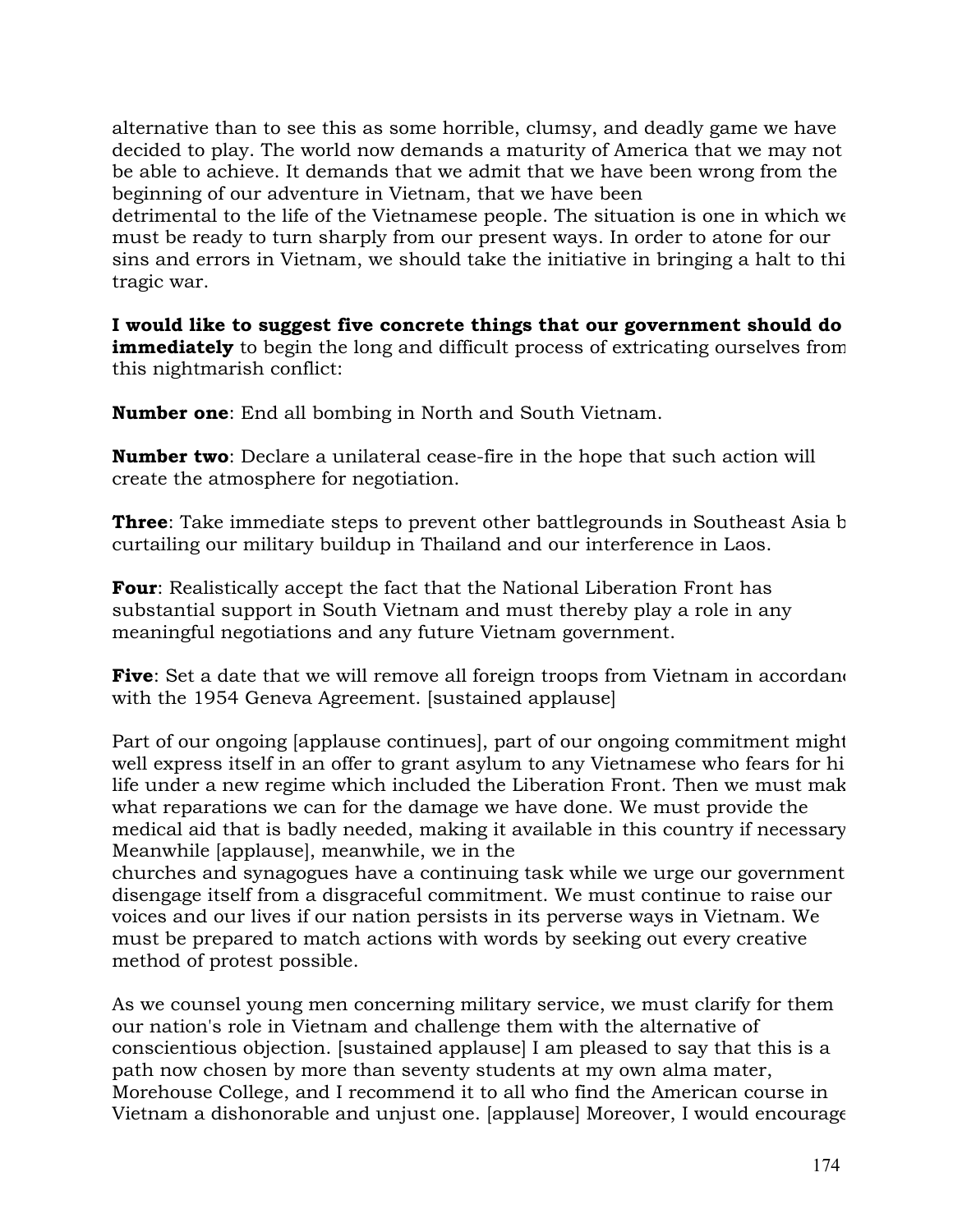all ministers of draft age to give up their ministerial exemptions and seek status as conscientious objectors. [applause] These are the times for real choices and n false ones. We are at the moment when our lives must be placed on the line if ou nation is to survive its own folly. Every man of humane convictions must decide on the protest that best suits his convictions, but we must all protest.

Now there is something seductively tempting about stopping there and sending u all off on what in some circles has become a popular crusade against the war in Vietnam. I say we must enter that struggle, but I wish to go on now to say something even more disturbing. The war in Vietnam is but a symptom of a far deeper malady within the American spirit, and if we ignore this sobering reality [applause], and if we ignore this sobering reality, we will find ourselves organizin "clergy and laymen concerned" committees for the next generation. They will be concerned about Guatemala and Peru. They will be concerned about Thailand an Cambodia. They will be concerned about Mozambique and South Africa. We will be marching for these and a dozen other names and attending rallies withou end unless there is a significant and profound change in American life and polic [sustained applause] So such thoughts take us beyond Vietnam, but not beyond our calling as sons of the living God.

In 1957 a sensitive American official overseas said that it seemed to him that ou nation was on the wrong side of a world revolution. During the past ten years we have seen emerge a pattern of suppression which has now justified the presence of U.S. military advisors in Venezuela. This need to maintain social stability for our investments accounts for the counterrevolutionary action of American forces in Guatemala. It tells why American helicopters are being used against guerrillas in Cambodia and why American napalm and Green Beret forces have already be active against

rebels in Peru.

It is with such activity in mind that the words of the late John F. Kennedy come back to haunt us. Five years ago he said, "Those who make peaceful revolution impossible will make violent revolution inevitable." [applause] Increasingly, by choice or by accident, this is the role our nation has taken, the role of those who make peaceful revolution impossible by refusing to give up the privileges and the pleasures that come from the immense profits of overseas investments. I am convinced that if we are to get on the

right side of the world revolution, we as a nation must undergo a radical revolution of values. We must rapidly begin [applause], we must rapidly begin th shift from a thing-oriented society to a person-oriented society. When machines and computers, profit motives and property rights, are considered more important than people, the giant triplets of racism, extreme materialism, and militarism are incapable of being conquered.

A true revolution of values will soon cause us to question the fairness and justic of many of our past and present policies. On the one hand we are called to play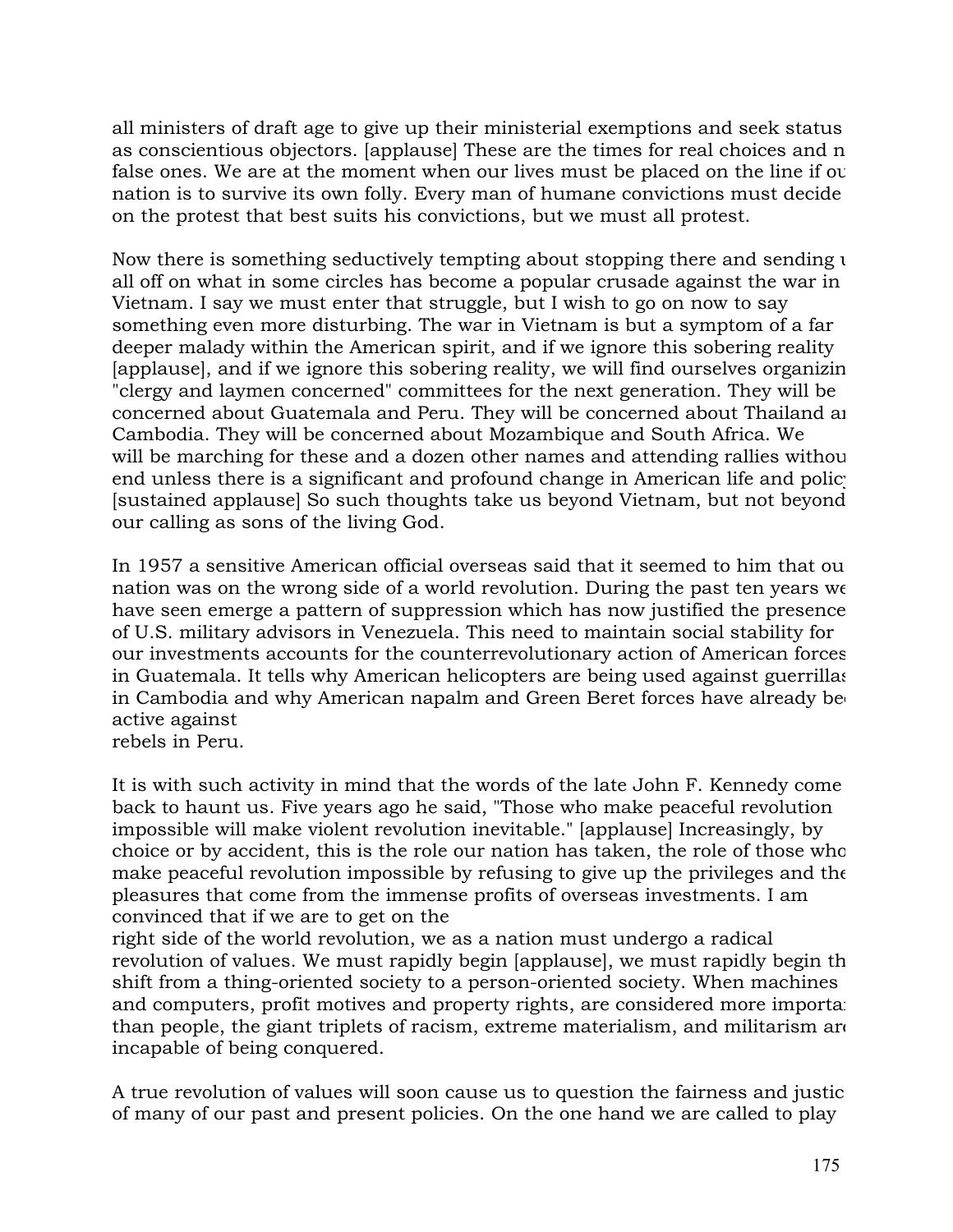the Good Samaritan on life's roadside, but that will be only an initial act. One da we must come to see that the whole Jericho Road must be transformed so that men and women will not be constantly beaten and robbed as they make their journey on life's highway. True compassion is more than flinging a coin to a beggar. It comes to see that an edifice which produces beggars needs restructuring. [applause]

A true revolution of values will soon look uneasily on the glaring contrast of poverty and wealth. With righteous indignation, it will look across the seas and see individual capitalists of the West investing huge sums of money in Asia, Afric and South America, only to take the profits out with no concern for the social betterment of the countries, and say, "This is not just." It will look at our alliance with the landed gentry of South America and say, "This is not just." The Western arrogance of feeling that it has

everything to teach others and nothing to learn from them is not just.

A true revolution of values will lay hand on the world order and say of war, "This way of settling differences is not just." This business of burning human beings with napalm, of filling our nation's homes with orphans and widows, of injecting poisonous drugs of hate into the veins of peoples normally humane, of sending men home from dark and bloody battlefields physically handicapped and psychologically deranged, cannot be reconciled with wisdom, justice, and love. A nation that continues year after year to spend more money on military defense than on programs of social uplift is approaching spiritual death. [sustained applause]

America, the richest and most powerful nation in the world, can well lead the wa in this revolution of values. There is nothing except a tragic death wish to preven us from reordering our priorities so that the pursuit of peace will take precedenc over the pursuit of war. There is nothing to keep us from molding a recalcitrant status quo with bruised hands until we have fashioned it into a brotherhood.

This kind of positive revolution of values is our best defense against communism [applause] War is not the answer. Communism will never be defeated by the use atomic bombs or nuclear weapons. Let us not join those who shout war and, through their misguided passions, urge the United States to relinquish its participation in the United Nations. These are days

which demand wise restraint and calm reasonableness. We must not engage in  $\epsilon$ negative anticommunism, but rather in a positive thrust for democracy [applaus realizing that our greatest defense against communism is to take offensive action in behalf of justice. We must with positive action seek to remove those condition of poverty, insecurity, and injustice, which are the fertile soil in which the seed o communism grows and develops.

These are revolutionary times. All over the globe men are revolting against old systems of exploitation and oppression, and out of the wounds of a frail world,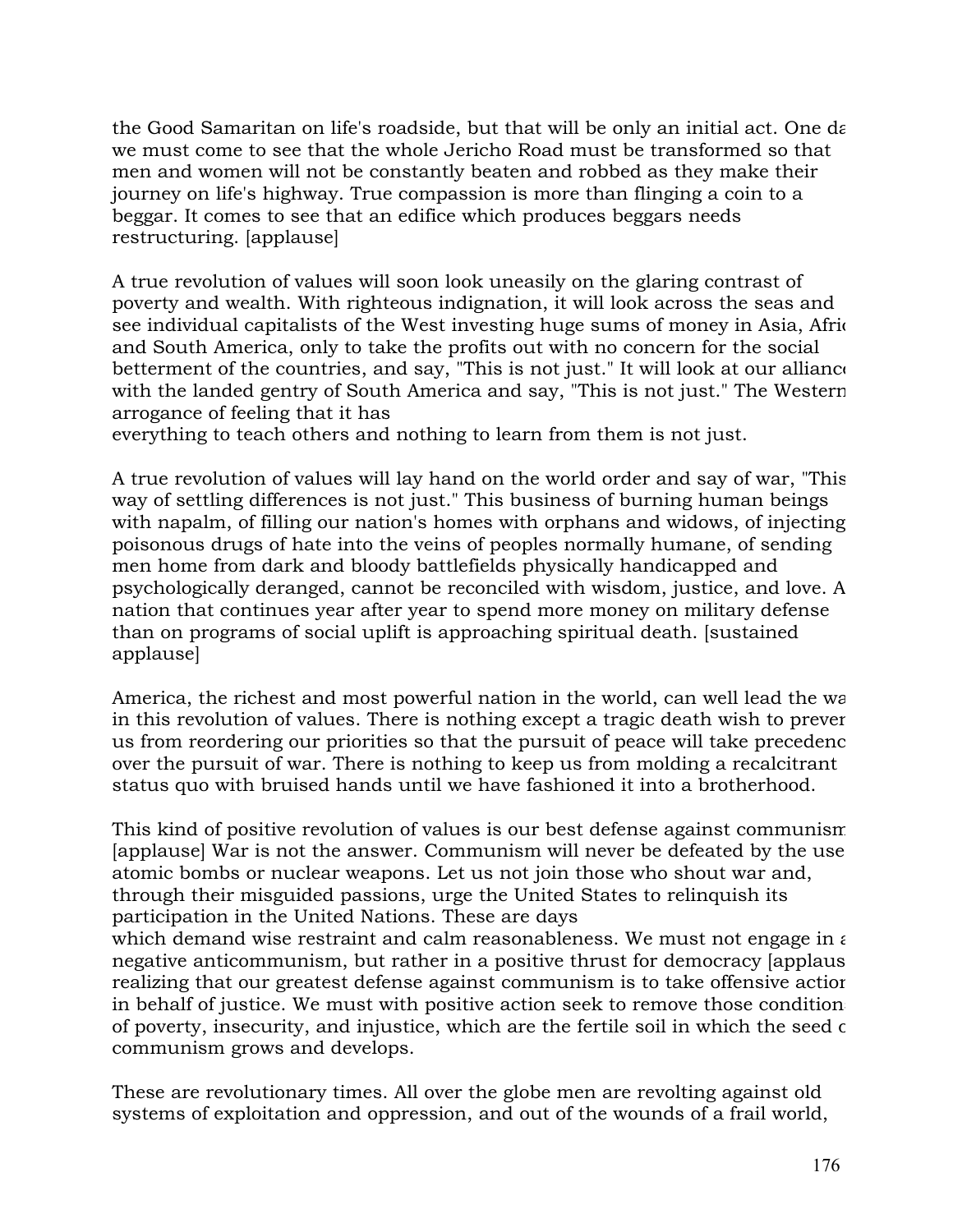new systems of justice and equality are being born. The shirtless and barefoot people of the land are rising up as never before. The people who sat in darkness have seen a great light. We in the West must support these revolutions.

It is a sad fact that because of comfort, complacency, a morbid fear of communism, and our proneness to adjust to injustice, the Western nations that initiated so much of the revolutionary spirit of the modern world have now becor the arch antirevolutionaries. This has driven many to feel that only Marxism has revolutionary spirit. Therefore, communism is a judgment against our failure to make democracy real and follow through on the revolutions that we initiated. Ou only hope today lies in our ability to recapture the revolutionary spirit and go ou into a sometimes hostile world

declaring eternal hostility to poverty, racism, and militarism. With this powerful commitment we shall boldly challenge the status quo and unjust mores, and thereby speed the day when "every valley shall be exalted, and every mountain and hill shall be made low [Audience:] (Yes); the crooked shall be made straight, and the rough places plain."

A genuine revolution of values means in the final analysis that our loyalties must become ecumenical rather than sectional. Every nation must now develop an overriding loyalty to mankind as a whole in order to preserve the best in their individual societies.

This call for a worldwide fellowship that lifts neighborly concern beyond one's tribe, race, class, and nation is in reality a call for an

all-embracing and unconditional love for all mankind. This oft misunderstood, this oft misinterpreted concept, so readily dismissed by the Nietzsches of the world as a weak and cowardly force, has now become an absolute necessity for the survival of man. When I speak of love I am not speakin of some sentimental and weak response. I'm not speaking of that force which is just emotional bosh. I am speaking of that force which all of the great religions have seen as the supreme unifying principle of life.

Love is somehow the key that unlocks the door which leads to ultimate reality. This Hindu-Muslim-Christian-Jewish-Buddhist belief about ultimate reality is beautifully summed up in the first epistle of Saint John: "Let us love one another (Yes), for love is God. (Yes) And every one that loveth is born of God and knoweth God. He that loveth not knoweth not God, for God is love. . . . If we love one another, God dwelleth in us and his love is perfected in us." Let us hope that thi spirit will become the order of the day.

We can no longer afford to worship the god of hate or bow before the altar of retaliation. The oceans of history are made turbulent by the ever-rising tides of hate. History is cluttered with the wreckage of nations and individuals that pursued this self defeating path of hate. As Arnold Toynbee says: "Love is the ultimate force that makes for the saving choice of life and good against the damning choice of death and evil. Therefore the first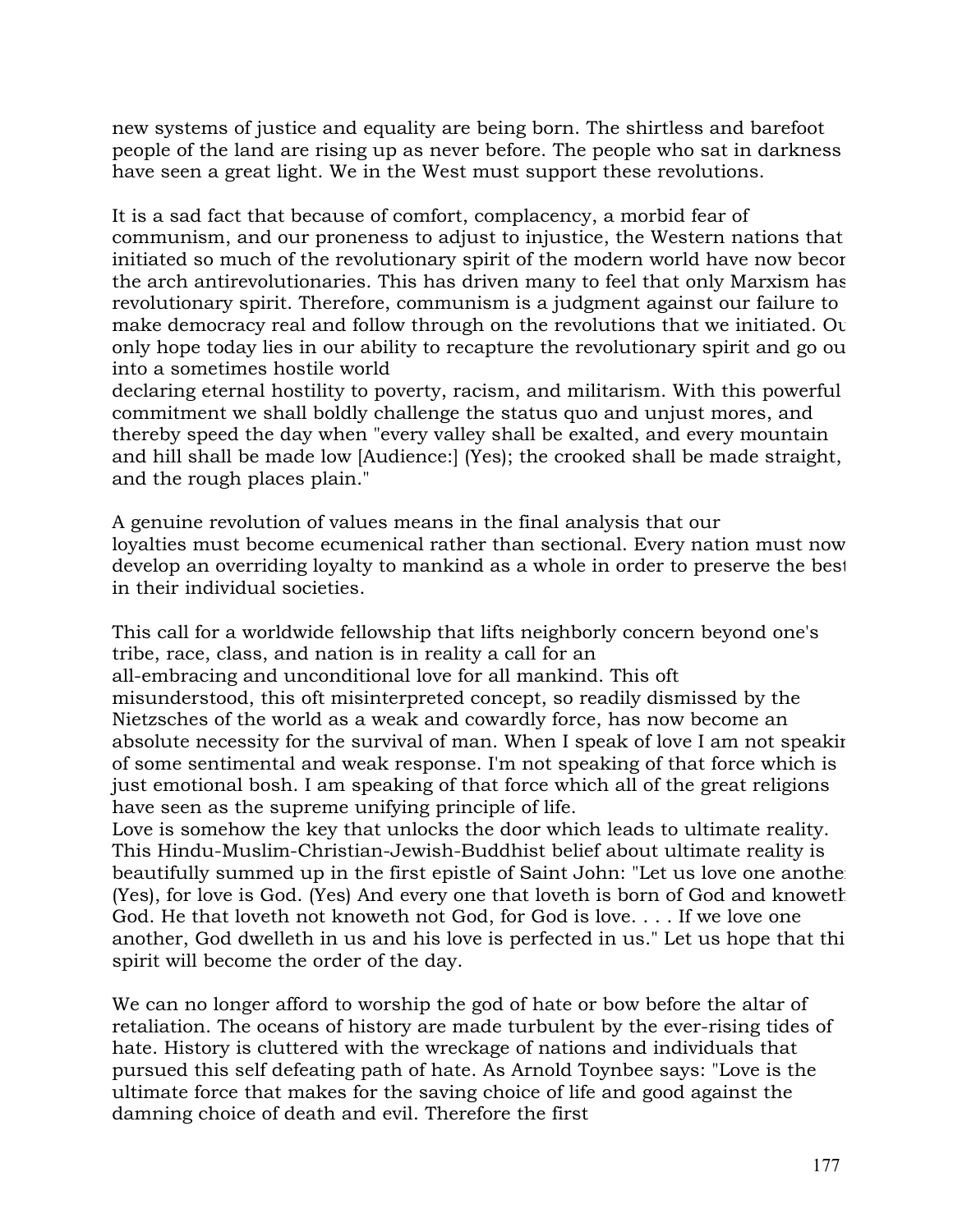hope in our inventory must be the hope that love is going to have the last word." Unquote.

We are now faced with the fact, my friends, that tomorrow is today. We are confronted with the fierce urgency of now. In this unfolding conundrum of life an history, there is such a thing as being too late. Procrastination is still the thief of time. Life often leaves us standing bare, naked, and dejected with a lost opportunity. The tide in the affairs of men does not remain at flood-it ebbs. We may cry out desperately for time to pause in her passage, but time is adamant to every plea and rushes on. Over the bleached bones and jumbled residues of numerous civilizations are written the pathetic words, "Too late." There is an invisible book of life that faithfully records our vigilance or our neglect. Omar Khayyam is right: "The moving finger writes, and having writ moves on."

We still have a choice today: nonviolent coexistence or violent coannihilation. We must move past indecision to action. We must find new ways to speak for peace in Vietnam and justice throughout the developing world, a world that borders on our doors. If we do not act, we shall surely be dragged dow the long, dark, and shameful corridors of time reserved for those who possess power without compassion, might without morality, and strength without sight.

Now let us begin. Now let us rededicate ourselves to the long and bitter, but beautiful, struggle for a new world. This is the calling of the sons of God, and ou brothers wait eagerly for our response. Shall we say the odds are too great? Shal we tell them the struggle is too hard? Will our message be that the forces of American life militate against their arrival as full men, and we send our deepest regrets? Or will there be another message-of longing, of hope, of solidarity with their yearnings, of commitment to their cause, whatever the cost? The choice is ours, and though we might prefer it otherwise, we must choose in this crucial moment of human history.

As that noble bard of yesterday, James Russell Lowell, eloquently stated:

*Once to every man and nation comes a moment to decide, In the strife of Truth and Falsehood, for the good or evil side; Some great cause, God's new Messiah offering each the bloom or blight, And the choice goes by forever 'twixt that darkness and that light. Though the cause of evil prosper, yet 'tis truth alone is strong Though her portions be the scaffold, and upon the throne be wrong Yet that scaffold sways the future, and behind the dim unknown Standeth God within the shadow, keeping watch above his own.* 

And if we will only make the right choice, we will be able to transform this pendicosmic elegy into a creative psalm of peace. If we will make the right choice, we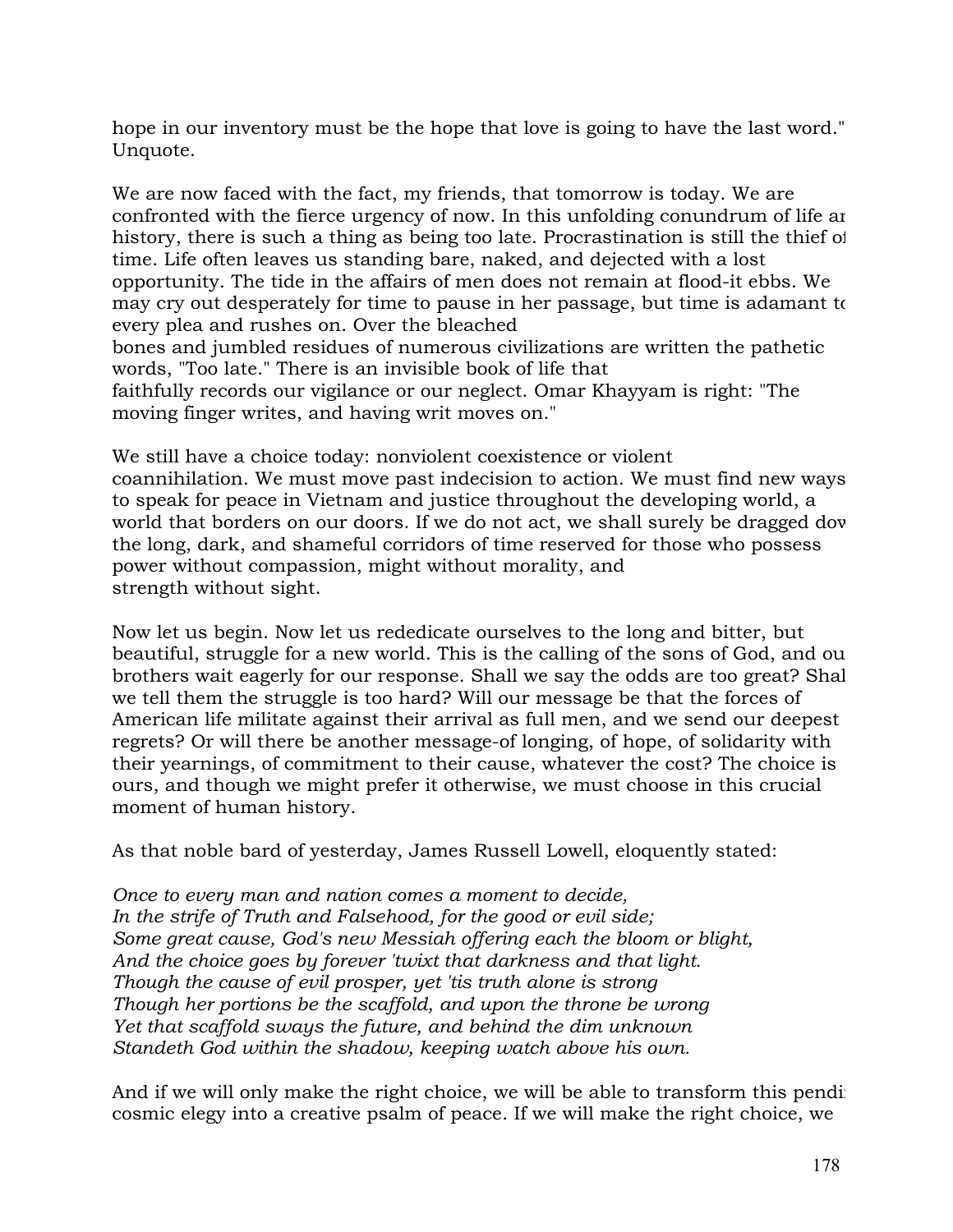will be able to transform the jangling discords of our world into a beautiful symphony of brotherhood. If we will but make the right choice, we will be able to speed up the day, all over America and all over the world, when justice will roll down like waters, and righteousness like a mighty stream. [sustained applause]

\* King says "1954," but most likely means 1964, the year he received the Nobel Peace Prize.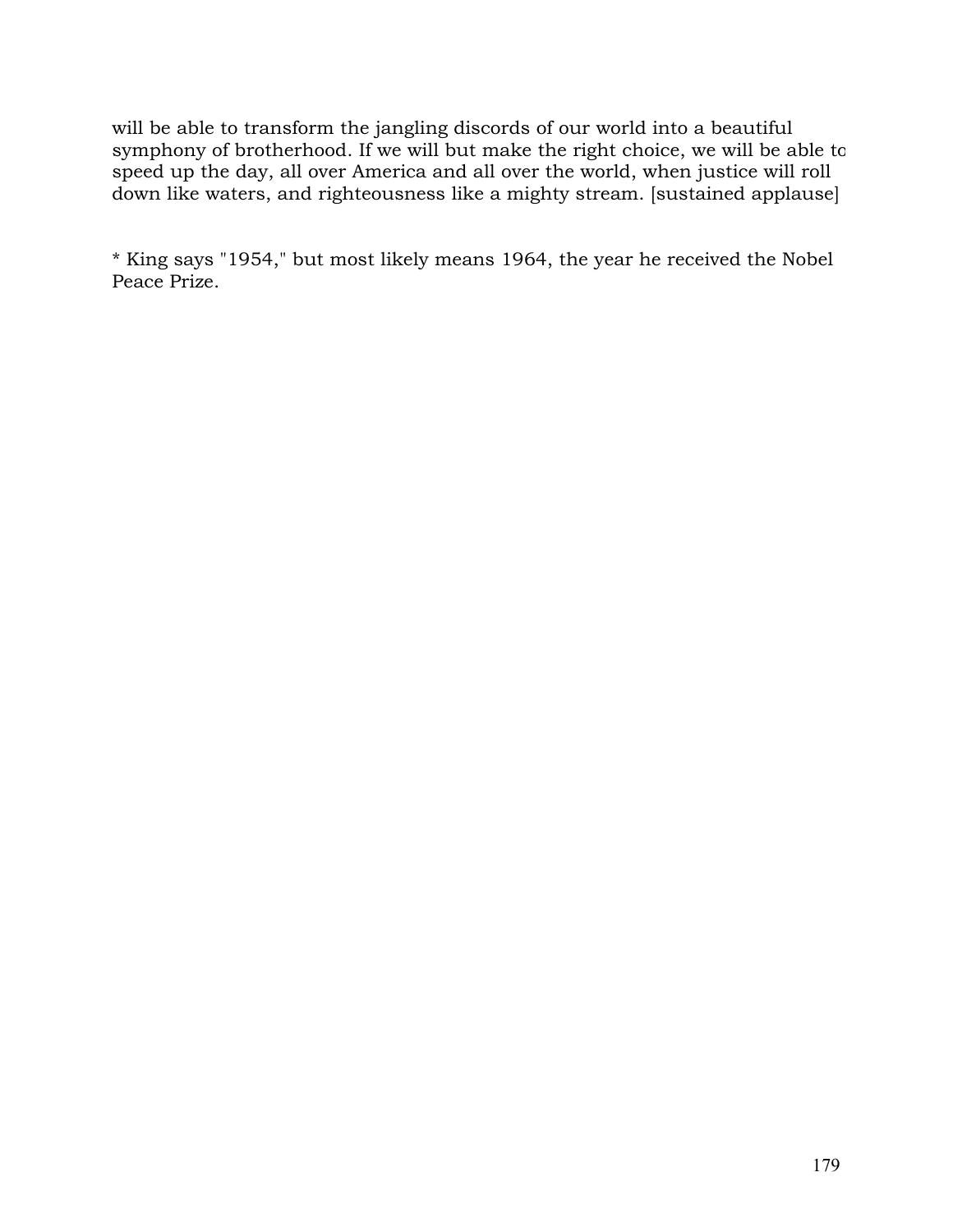## **ATTACHMENT 2**

## **Definition of Key Concepts**

### **Key Concepts**

#### **Materialism - Definitions & Doctrines**

Materialism can refer either to the simple preoccupation with the material world, as opposed to intellectual or spiritual concepts, or to the theory that physical matter is all there is. This theory goes beyond a simple preoccupation with material things, stating that everything in the universe is matter only, and that there is no spiritual or intellectual reality. Materialism can also refer to a doctrine that material success and progress are the highest values in life. This doctrine appears to be prevalent in western society today. Materialism can also refer to the term cultural materialism. (Definition taken from<http://www.materialism-1.com/>)

#### **Militarism**

The terms 'militarism', 'arms races' and 'arms control' are expressions drawn from the Cold War era and before. Militarism refers to excessive levels of military spending by the state and excessive influence of armed forces over civilian life. 'Arms races' refer to the competition between similar types of military forces. 'Arms control' refers to the process of treaty making between states based on the assumption that stability can best be preserved through a 'balance of power (or terror)' between states. (excerpted from **Beyond Militarism, Arms Races and** 

#### **Arms Control by**

*[Mary Kaldor](http://www.lse.ac.uk/cgi-bin/xslt?xml=experts.xml&xsl=experts.xsl&xslparam=person%3dm.h.kaldor) at http://www.ssrc.org/sept11/essays/kaldor.htm*)

#### **Racism**

#### **The ICERD (International Convention on the Elimination of All Forms of Racial Discrimination) defines racism as follows:**

*"Any distinction, exclusion, restriction, or preference based on race, colour, descent, or national or ethnic origin which has the purpose or effect of nullifying or impairing the recognition, enjoyment, or exercise, on equal footing, of human rights and fundamental freedoms in the political, economic, social, cultural, or any other field of public life."* 

#### **The International Council on Human Rights Policy (IHCRP) argues:**

"racism has not disappeared… we confront forms of racism that are covert or more complex or are linked to wider issues, such as changes in the nature of the state, gender discrimination, or marginalization due to developments in the global economy." (from http://www.sahrc.org.za/definition\_of\_racism.htm)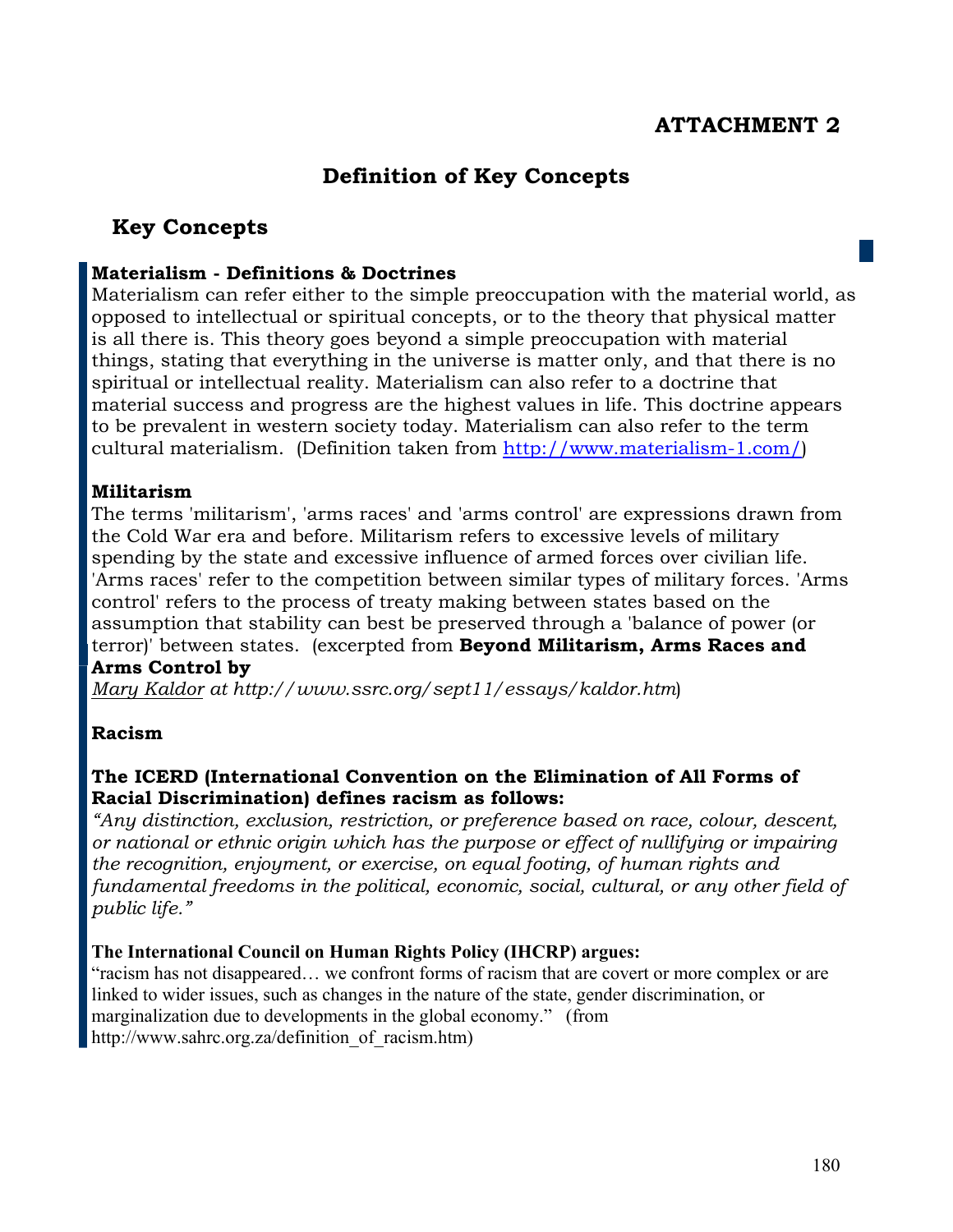## **ATTACHMENT 3**

#### **KING OPPOSED VIETNAM WAR: WE MUST OPPOSE US WAR IN IRAQ**

(Statement by Lawrence Hamm, Chairman, People's Organization For Progress, January, 2003)

During the last years of his life Dr. Martin Luther King Jr. opposed the war in Vietnam because he believed it to be unjust. His reasons for opposing the war were clearly laid out in his famous speech "Beyond Vietnam," which he delivered at the Riverside Church in New York City on April 4, 1967.

After delivering the speech Dr. King faced a firestorm of criticism. Interestingly, he was assassinated exactly one year later on April 4, 1968.

Everyone should read this great speech by Dr. King. And any person having read the speech would understand that if Dr. King were alive today he would oppose the U.S. war in Iraq as unjust, unnecessary, immoral, and racist, which are the same reasons he opposed the war in Vietnam.

One of the reasons that King opposed the Vietnam War, in addition to the needless destruction of life, was because he believed that it undercut the ability of this country to eliminate poverty and inequality here at home. He pointed out more than 35 years ago the "facile" relationship between the billions that we are spending for war abroad and the abject conditions that exist in communities here at home.

The invasion and occupation of Iraq could cost the United States more than a trillion dollars. This is obscene. Rather than spending billions of our tax dollars on this war we should be using that money to deal with the needs of the people in this country.

That money should be used to create jobs with decent wages, eliminate poverty, hunger and homelessness in our nation, provide health care for all who need it, build housing and schools, increase scholarships and financial aid for students, assist farmers and small businesses, provide aid to our cities, fund mass transit and clean up our environment, and help our veterans from previous wars.

It is time for every person opposed to this war to act. All of us should talk about this war with our family and friends. We should educate ourselves and others about the war.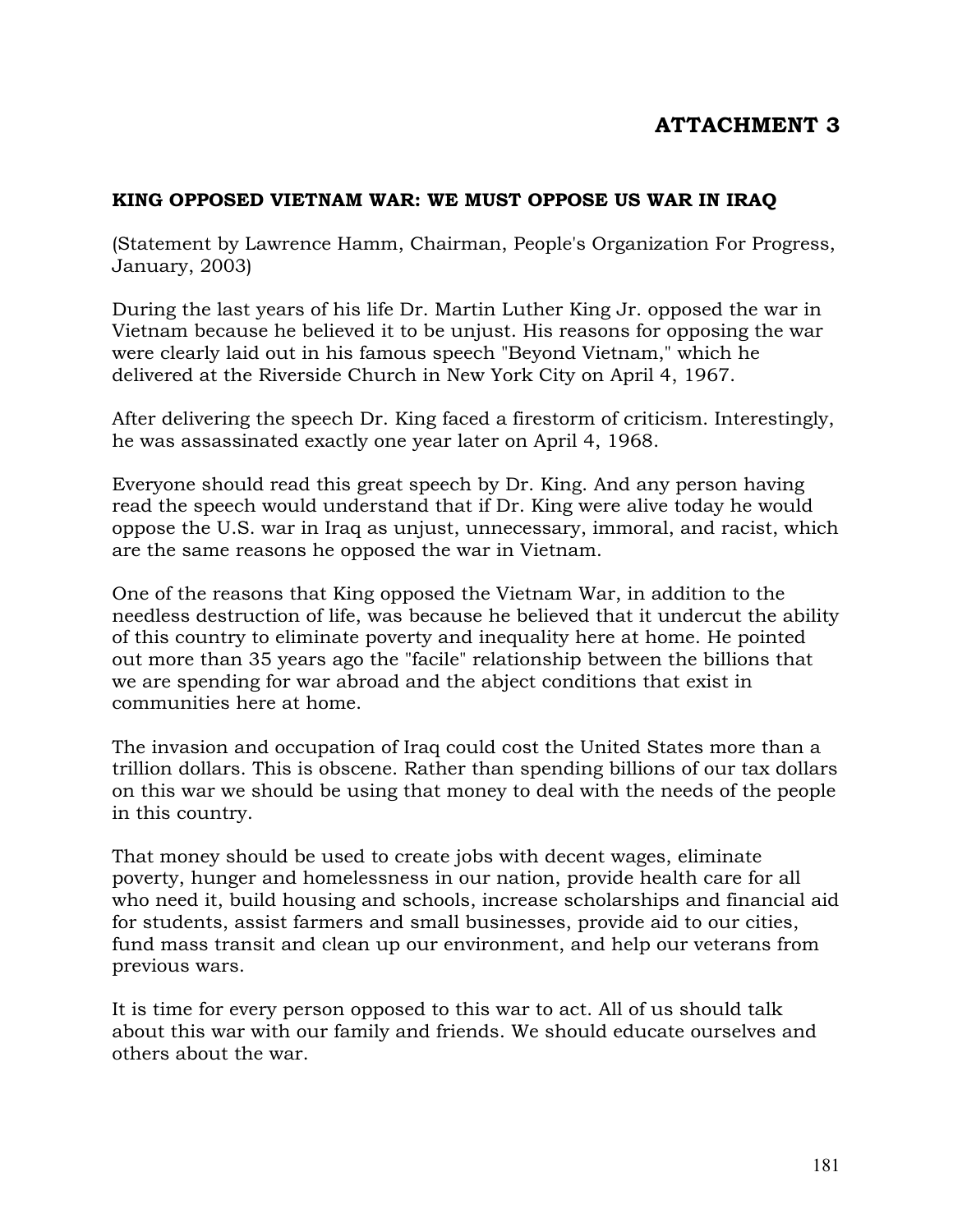Call and write your elected officials and tell them to vote against any measures in support of the war. Urge community, religious, labor, and student leaders and organizations to also take action.

Make your opposition known by sending letters to the editors of newspapers in your area. Circulate petitions opposing the war in your community, school, and workplace. Distribute educational materials.

When we write and call about the war we should demand a halt to the invasion of Iraq, no preemptive strike, an end to the current bombing, lifting the sanctions, a negotiated settlement, and that our tax dollars be spent on people's needs and not on this unjust war.

Finally, you must get involved. Attend meetings and participate in demonstrations and protests against the war. Most importantly, join and become active in organizations such as the People's Organization and other groups that are taking a stand against the war.

<http://www.njpop.org/press/king011203.html>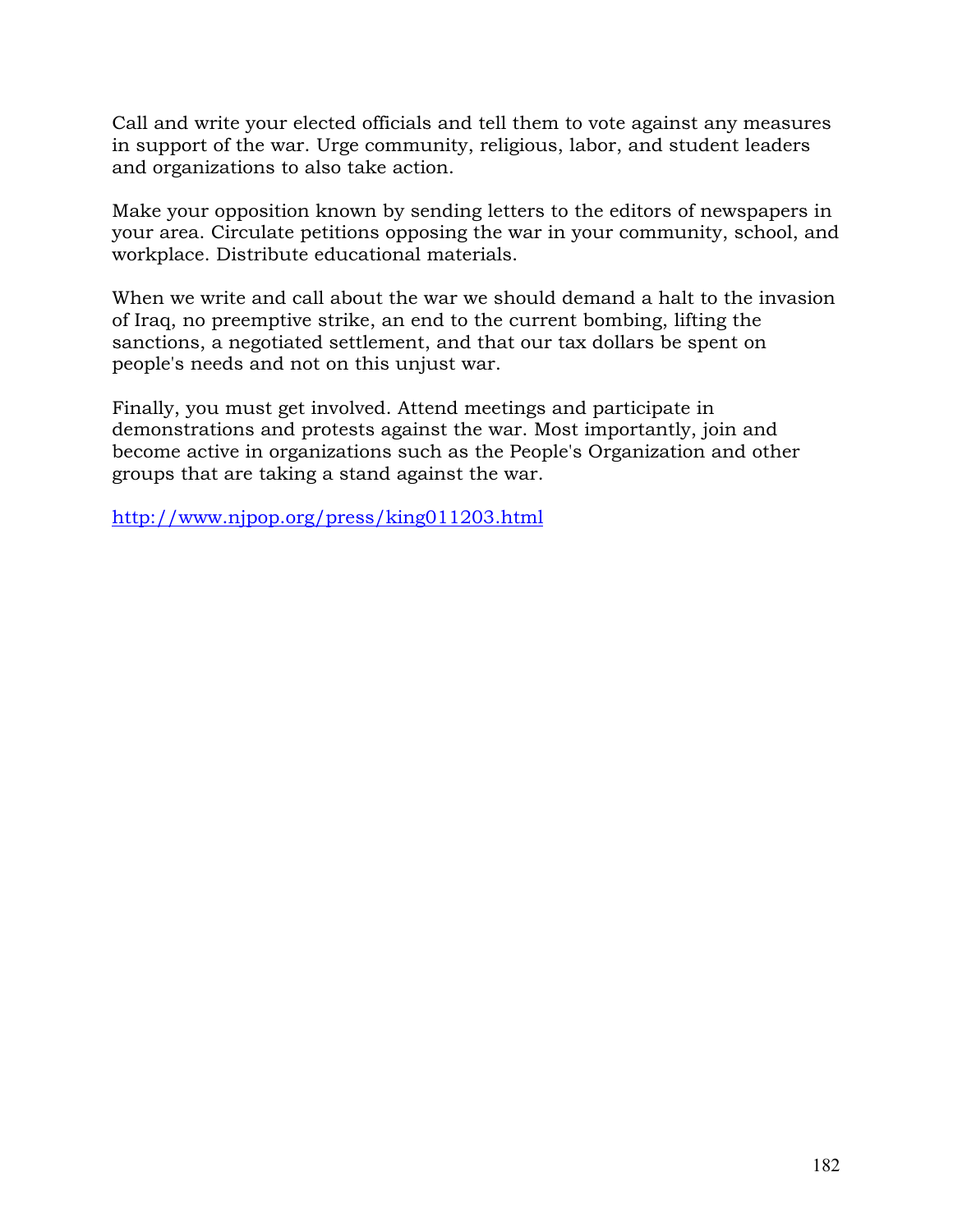### **ATTACHMENT 4**

#### **Are We Ready to Listen to Dr. King?** *"Man must evolve for all human conflict a method which rejects revenge, aggression and retaliation."*

#### **By Arnie Alpert**

#### **Martin Luther King, Jr. Day 2002**

In an airport restaurant on his way to Jamaica for a rare vacation in early 1967, Martin Luther King, Jr. picked up a magazine article on "The Children of Vietnam" and the impact of American napalm.

King "froze as he looked at the pictures from Vietnam," Bernard Lee, a King aide, told author David Garrow. "He saw a picture of a Vietnamese mother holding her dead baby, a baby killed by our military. Then Martin just pushed the plate of food away from him. I looked up and said, 'Doesn't it taste any good?,' and he answered, 'Nothing will ever taste any good for me until I do everything I can to end that war.'"

From then until his death, sixteen months later, Martin Luther King, Jr. was one of the most prominent opponents of the United States war in Vietnam.

King's opposition to the war stemmed primarily from his philosophical commitment to nonviolence. As King preached to his congregation early in 1966, "It's just as evil to kill Vietnamese as it is to kill Americans." According to Garrow, one member of the church, an Atlanta police officer named Howard Baugh, was troubled by his pastor's dissident views, but later recalled that King told him, "Never could I advocate nonviolence in this country and not advocate nonviolence for the whole world."

Thought of then-and now-primarily as a civil rights leader, Dr. King accepted his Nobel Peace Prize as an obligation, not just as an honor. When he received it he told the Oslo audience, "Nonviolence is the answer to the crucial political and moral questions of our time: the need for man to overcome oppression and violence without resorting to oppression and violence. Man must evolve for all human conflict a method which rejects revenge, aggression and retaliation. The foundation of such a method is love."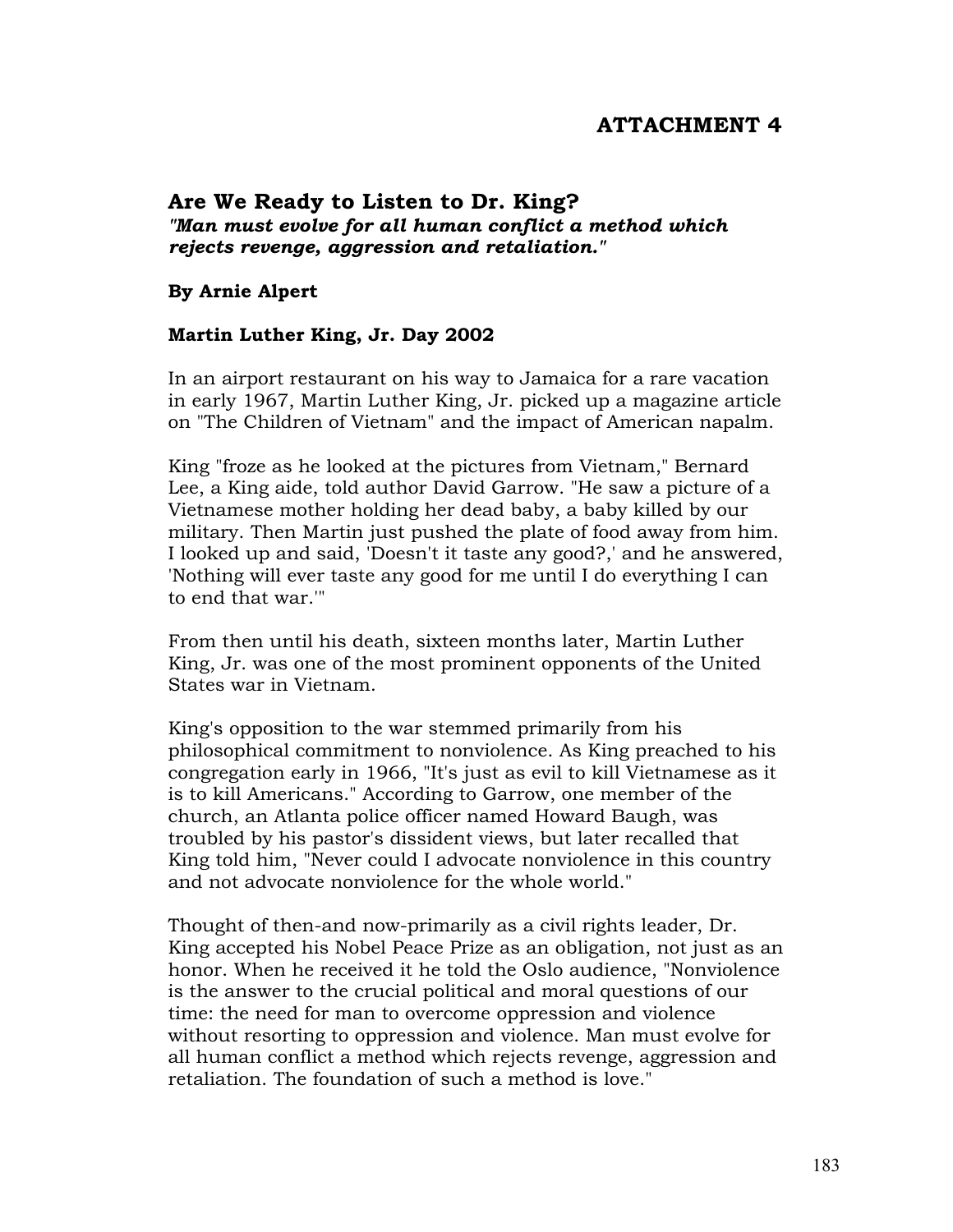Exactly a year before his assassination, King delivered his most controversial speech before a group called Clergy and Laymen Concerned About Vietnam. "The war in Vietnam is but a symptom of a far deeper malady within the American spirit, and if we ignore this sobering reality we will find ourselves organizing clergy and laymen concerned committees for the next generation," he prophesied. "We will be marching and attending rallies without end unless there is a significant and profound change in American life and policy."

Now, nearly thirty-four years later, we can pick up a report by Marc Herold, a University of New Hampshire economist, who has sifted through international press accounts to estimate how many civilians have been killed by the U.S. war in Afghanistan. From the beginning of bombing, Oct. 7 to Dec. 7, Herold estimated nearly 4000 civilian casualties. The count is higher now.

There are few photos to examine, and the Defense Department and the White House have done an effective job of fending off questions about civilian casualties. But the truth remains: the U.S. "war on terrorism" has caused a terrible toll in human lives. Like the attack on the World Trade Center, the victims played no part in the conflicts that motivated their killers.

As the sole superpower, the United States now spends as much money on military forces as the rest of the world combined, and is the world's number one arms trafficker. The Bush administration is ready to extend its war to the Philippines, Somalia, Yemen, Indonesia, Iraq, and says it will continue for our lifetimes.

A nation which honors Dr. King with a holiday seems unready to listen to his prophetic voice.

Dr. King knew something about terrorism; African Americans had been terrorized for hundreds of years by slavery, lynching, and segregation by the time he rose to the leadership of the freedom movement. Yet he counseled the use of nonviolence, "the sword that heals," and practiced it despite death threats, bombing of his house, and awareness that his own assassination was likely.

In King's philosophy, nonviolence did not mean allowing evil to occur without response. He spoke about active resistance to evil, which "seeks to reconcile the truths of two opposites-acquiescence and violence-while avoiding the extremes and immoralities of both."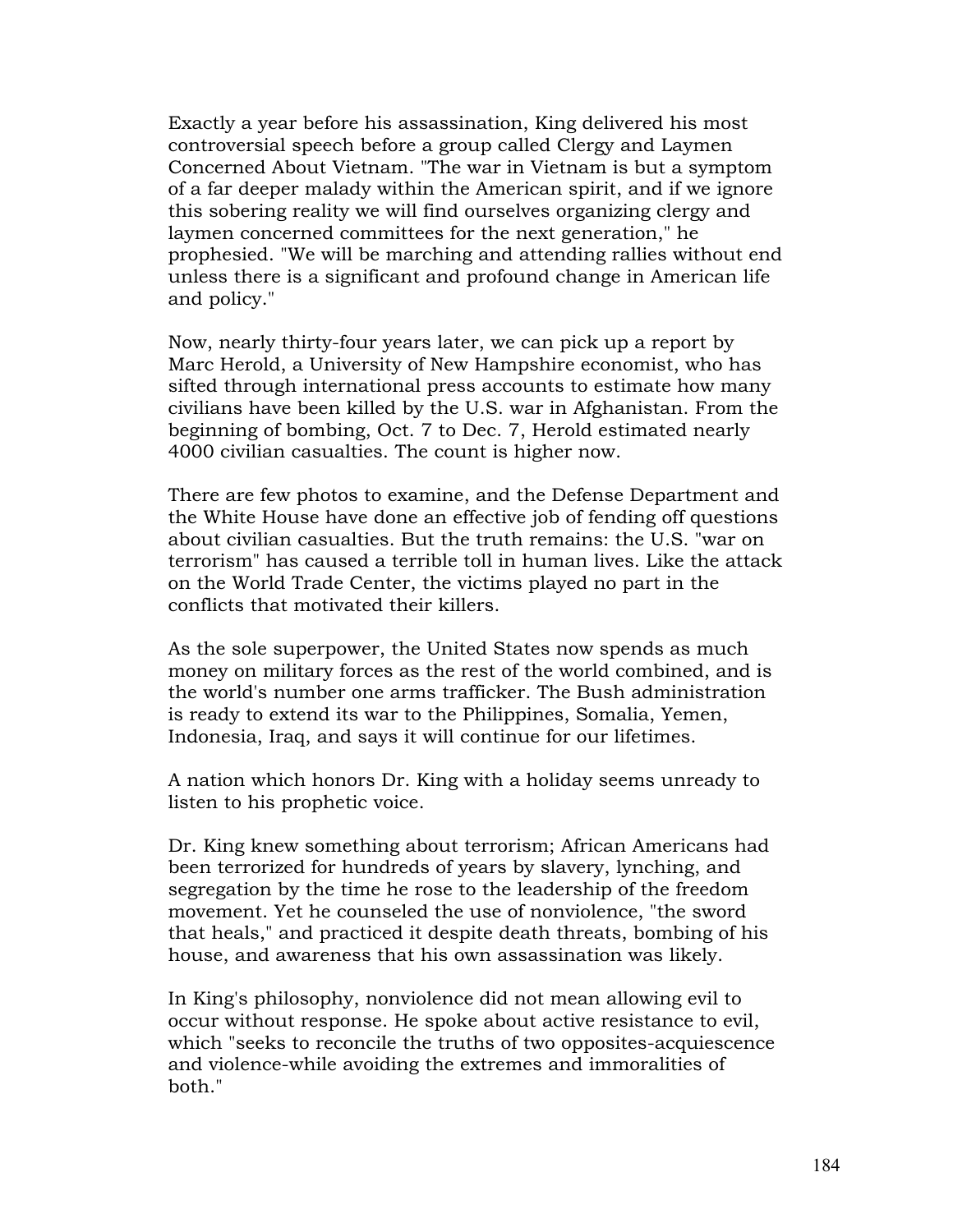King new that nonviolence does not work with the speed of a guided missile, and that it is not easy to change the practices of those determined to use violence to achieve their ends. "The nonviolent approach does not immediately change the heart of the oppressor," wrote King. "It first does something to the hearts and souls of those committed to it. It gives them new self-respect; it calls up resources of strength and courage that they did not know they had."

We should note that the African American freedom movement succeeded not so much because it converted its adversaries as because it moved the people in the middle. Passive supporters became active allies. Disinterested people became supporters. Moderate adversaries became less sure of their position. And the hard-core adversaries, the ones most likely to practice terror, became isolated from their own base of support. Those who practiced violence against Blacks could no longer count on the active support or acquiescence of the authorities. The ground shifted.

Surely it is naïve to think the United States can overcome terrorism with bombs. The road walked by Dr. King can be slow, but in the end it is the only way that will work.

*Arnie Alpert is New Hampshire Coordinator for the American Friends Service Committee, a Quaker organization that works for peace and social justice.*

<http://www.afsc.org/nero/nh/mlkoped.htm>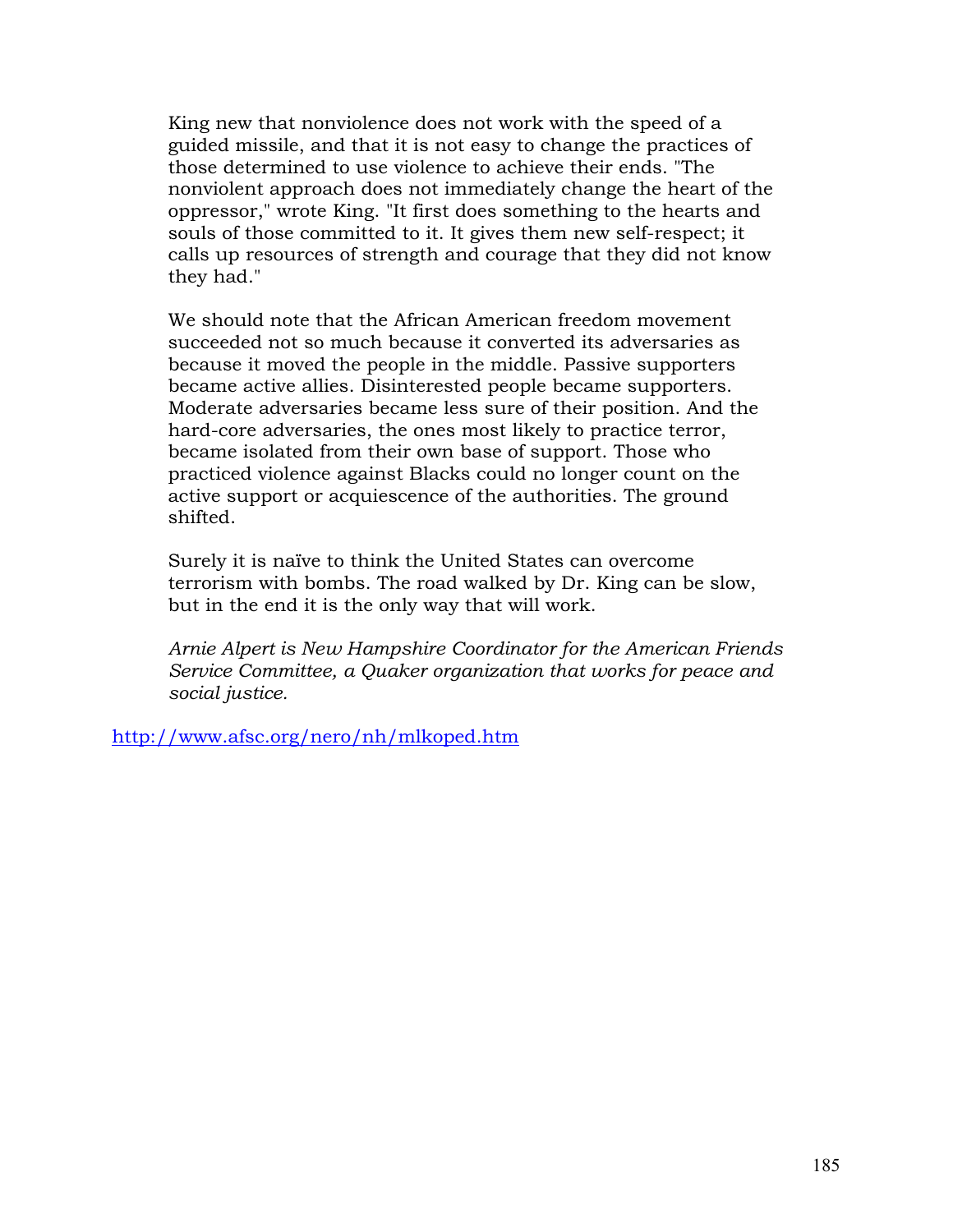#### **A Time to Break the Silence- Readers' Theatre**

#### **Dr. Martin Luther King, Jr. "A Time to Break Silence" April 4, 1967 Riverside Church, NYC**

"The war in Vietnam is but a symptom of a far deeper malady within the American spirit, and if we ignore this sobering reality we will find ourselves organizing clergy-and -laity-concerned committees for the next generation. They will be concerned about Guatemala and Peru. They will be concerned about Thailand and Cambodia. They will be concerned about Mozambique and South Africa. We will be marching for these and a dozen other names and attending rallies without end unless there is a significant and profound change in American life and policy. Such thoughts take us beyond Vietnam, but not beyond our calling as sons [and daughters] of the living God.....

........."Five years ago [the late John F. Kennedy said "Those who make peaceful revolution impossible will make violent revolutions inevitable." Increasingly, by choice or by accident, this is the role our nation has taken - the role of those who make peaceful revolution impossible by refusing to give up the privileges and the pleasures that come from the immense profits of overseas investment. "I am convinced that if we are to get on the right side of the world revolution, we as a nation must undergo a radical revolution of values. We must rapidly begin the shift from a "thing-oriented" society to a "person-oriented" society. When machines and computers, profit motives and property rights are considered more important than people, the giant triplets of racism, materialism and militarism are incapable of being conquered.....

"America, the richest and most powerful nation in the world, can well lead the way in this revolution of values. There is nothing, except a tragic death wish, to prevent us from reordering our priorities, so that the pursuit of peace will take precedence over the pursuit of war.....

"Our only hope today lies in our ability to recapture the revolutionary spirit and go out into a sometimes hostile world declaring eternal hostility to poverty, racism, and militarism. With this powerful commitment we shall boldly challenge the status quo and unjust mores and thereby speed the day when "every valley shall be exalted, and every mountain and hill shall be made low, and the crooked shall be straight and the rough places plain."

"A genuine revolution of values means in the final analysis that our loyalties must become ecumenical rather than sectional. Every nation must now develop an overriding loyalty to [humanity] as a whole in order to preserve the best in their individual societies....

"This call for a world-wide fellowship that lifts neighborly concern beyond one's tribe, race, class and nation is in reality a call for an all-embracing and unconditional love of all men..... When I speak of love I am not speaking of